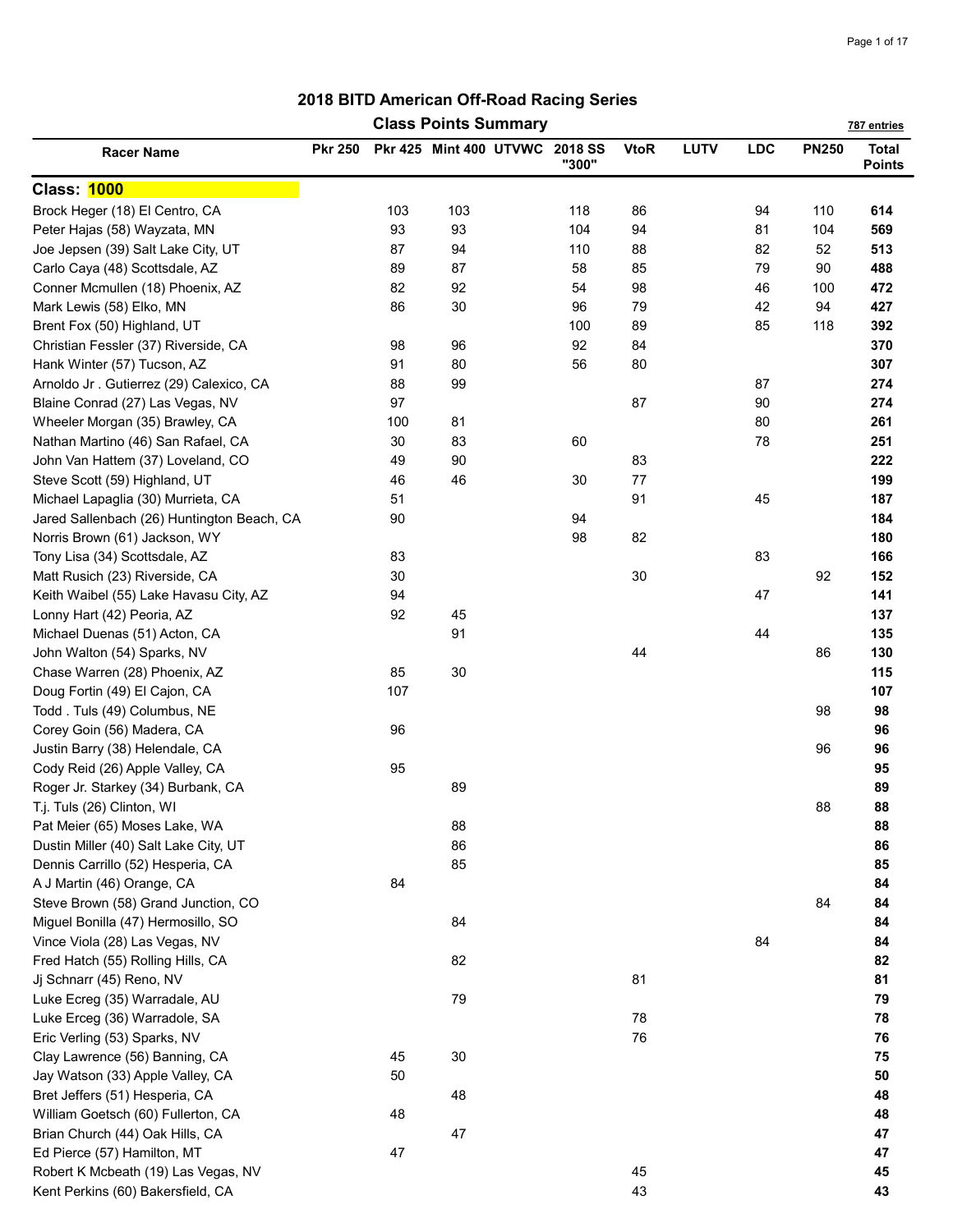|                                        |                |    | <b>Class Points Summary</b> |                         |             |             |            |              | 787 entries                   |
|----------------------------------------|----------------|----|-----------------------------|-------------------------|-------------|-------------|------------|--------------|-------------------------------|
| <b>Racer Name</b>                      | <b>Pkr 250</b> |    | Pkr 425 Mint 400 UTVWC      | <b>2018 SS</b><br>"300" | <b>VtoR</b> | <b>LUTV</b> | <b>LDC</b> | <b>PN250</b> | <b>Total</b><br><b>Points</b> |
| Class: 1000                            |                |    |                             |                         |             |             |            |              |                               |
| Tom. Coons (53) Lake Havasu, AZ        |                |    |                             |                         |             |             | 43         |              | 43                            |
| Justin Davis (25) Chino Hills, CA      |                |    |                             |                         | 42          |             |            |              | 42                            |
| Rob Arcaibald (46) Lakeside, CA        |                |    |                             |                         |             |             | 30         |              | 30                            |
| Jared Teague (46) Las Cruces, NM       |                | 30 |                             |                         |             |             |            |              | 30                            |
| Todd Winslow (53) Clovis, CA           |                | 30 |                             |                         |             |             |            |              | 30                            |
| Miguel Tornel (49) Chula Vista, CA     |                |    | 30                          |                         |             |             |            |              | 30                            |
| <b>Class: 1100</b>                     |                |    |                             |                         |             |             |            |              |                               |
| Kyle Cox (31) Spring Creek, NV         |                |    |                             | 94                      |             |             |            |              | 94                            |
| Joe Sim (42) Orem, UT                  |                |    |                             |                         | 47          |             |            |              | 47                            |
| Class: 1200                            |                |    |                             |                         |             |             |            |              |                               |
| Cody Swanty (43) Kingman, AZ           |                |    | 0                           |                         |             |             |            |              | 0                             |
| <b>Class: 1500</b>                     |                |    |                             |                         |             |             |            |              |                               |
| Sam Berri (64) Murphys, CA             |                | 85 | 86                          | 90                      | 79          |             | 77         | 88           | 505                           |
| Pat Dean (50) Las Vegas, NV            |                | 90 | 80                          | 102                     | 77          |             | 45         | 106          | 500                           |
| Bill Wingerning (60) Palos Verdes, CA  |                | 30 | 83                          | 88                      | 76          |             | 87         | 86           | 450                           |
| Mike Baldi (53) Beaumont, CA           |                | 47 |                             | 96                      | 82          |             | 83         | 52           | 360                           |
| Bob Lofton (60) Brawley, CA            |                | 81 |                             | 52                      |             |             | 80         | 98           | 311                           |
| Brian Parkhouse (59) Long Beach, CA    |                | 82 | 89                          |                         | 86          |             |            |              | 257                           |
| Harley Letner (35) Irvine, CA          |                | 48 | 93                          | 92                      |             |             |            |              | 233                           |
| Cj Hutchins (33) Las Vegas, NV         |                | 94 |                             | 54                      | 44          |             |            |              | 192                           |
| James Dean (22) Santa Ana, CA          |                | 83 | 82                          |                         |             |             |            |              | 165                           |
| Levi Rockhill (42) Bagdad, AZ          |                |    | 47                          |                         |             |             | 78         |              | 125                           |
| Joe David (32) Ridgecrest, CA          |                | 30 |                             |                         |             |             |            | 92           | 122                           |
| Ladd Gilbert (56) Las Vegas, NV        |                |    |                             | 110                     |             |             |            |              | 110                           |
| Ray Griffith (30) Downey, CA           |                | 30 | 48                          |                         |             |             | 30         |              | 108                           |
| Jon Walker (52) Neosho, MO             |                | 87 |                             |                         |             |             |            |              | 87                            |
| Jeremy Stevens (37) Gilbert, AZ        |                |    |                             | 86                      |             |             |            |              | 86                            |
| Wade Porter (51) Chino, CA             |                |    |                             |                         |             |             |            | 84           | 84                            |
| Pat Mccarthy (65) Hermosa Beach, CA    |                |    | 84                          |                         |             |             |            |              | 84                            |
| Charlie Townsley (44) Lakeside, CA     |                | 84 |                             |                         |             |             |            |              | 84                            |
| Don Hatch (56) Brea, CA                |                |    | 81                          |                         |             |             |            |              | 81                            |
| Jeff Larson (51) Yorba Linda, CA       |                | 80 |                             |                         |             |             |            |              | 80                            |
| Steve Garcia (40) Norco, CA            |                |    | 30                          |                         |             |             | 43         |              | 73                            |
| Todd Bauman (48) Las Vegas, NV         |                |    | 30                          |                         | 42          |             |            |              | 72                            |
| Jesse Hooker (45) Canyon Coutry, CA    |                |    | 49                          |                         |             |             |            |              | 49                            |
| Matt Cullen (49) Long Beach, CA        |                | 49 |                             |                         |             |             |            |              | 49                            |
| John Ramirez (45) Las Vegas, NV        |                |    | 46                          |                         |             |             |            |              | 46                            |
| Justin "bean" Smith (34) Las Vegas, NV |                |    |                             |                         |             |             | 46         |              | 46                            |
| Kevin Reardon (46) Anaheim Hills, CA   |                | 46 |                             |                         |             |             |            |              | 46                            |
| Larry Brown (61) Bakersfield, CA       |                |    |                             |                         | 45          |             |            |              | 45                            |
| Brandon Gully (25) Mereta, TX          |                |    | 45                          |                         |             |             |            |              | 45                            |
| Scott Rasmussen (54) El Cajon, CA      |                |    |                             |                         |             |             | 44         |              | 44                            |
| Butch Jensen (68) Las Vegas, NV        |                |    |                             |                         | 43          |             |            |              | 43                            |
| Bob Swim (54) Grand Junc., CO          |                |    |                             |                         |             |             | 42         |              | 42                            |
| Rudy Cortez (75) Las Vegas, NV         |                |    |                             |                         | 41          |             |            |              | 41                            |
| Tom Kirkmeyer (56) Apple Valley, CA    |                | 30 |                             |                         |             |             |            |              | 30                            |
| Jim Tucker (57) Ridgecrest, CA         |                |    | 30                          |                         |             |             |            |              | 30                            |
| Doug Best (40) Lone Tree, CO           |                |    | 30                          |                         |             |             |            |              | 30                            |
| Brad Etter (47) Villa Park, CA         |                | 30 |                             |                         |             |             |            |              | 30                            |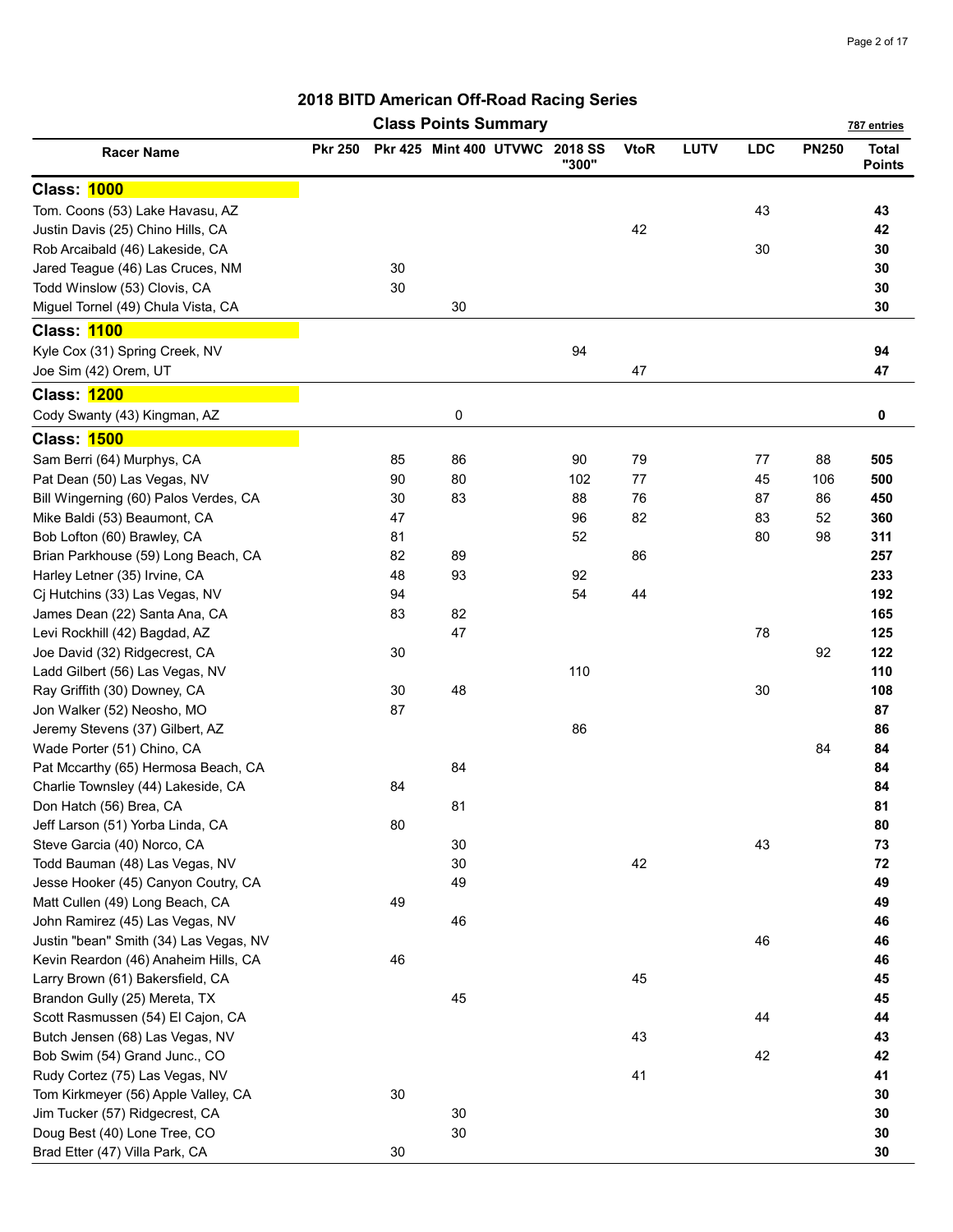|                                             |                |         | <b>Class Points Summary</b>    |      |       |             |      |            |              | 787 entries                   |
|---------------------------------------------|----------------|---------|--------------------------------|------|-------|-------------|------|------------|--------------|-------------------------------|
| <b>Racer Name</b>                           | <b>Pkr 250</b> |         | Pkr 425 Mint 400 UTVWC 2018 SS |      | "300" | <b>VtoR</b> | LUTV | <b>LDC</b> | <b>PN250</b> | <b>Total</b><br><b>Points</b> |
| <b>Class: 1700</b>                          |                |         |                                |      |       |             |      |            |              |                               |
| Rob Seubert (47) Colton, OR                 |                | 45      | 75                             |      | 110   | 81          |      | 78         | 102          | 491                           |
| Mark Kammerlohr (46) Orange, CA             |                | 77      | 76                             |      | 90    | 44          |      | 76         | 86           | 449                           |
| Garett Allred (22) Placentia, CA            |                | 84      | 86                             |      | 56    |             |      | 85         | 110          | 421                           |
| Jimmy Perry (54) Yucaipa, CA                |                | 30      | 79                             |      | 92    | 30          |      | 81         | 90           | 402                           |
| Tim Martin (44) Brigham City, UT            |                |         | 82                             |      | 96    | 85          |      | 42         | 92           | 397                           |
| Jeff Sherrill (56) Elverta, CA              |                | 30      |                                |      | 102   | 43          |      |            |              | 175                           |
| Kyle Gieselmann (23) Poway, CA              |                |         | 77                             |      |       |             |      | 43         | 54           | 174                           |
| Mark Murrell (57) Grand Junction, CO        |                |         | 74                             |      |       |             |      | 74         |              | 148                           |
| Joel Miner (39) Ramona, CA                  |                |         |                                |      | 54    |             |      |            | 88           | 142                           |
| John Grewell (47) Las Vegas, NV             |                |         |                                |      | 58    | 76          |      |            |              | 134                           |
| Jeff Garzik Atlanta, GA                     |                |         |                                |      | 52    | 45          |      |            | 30           | 127                           |
| J. Ernest Henriquez (44) Mesa, AZ           |                |         | 72                             |      |       | 30          |      |            |              | 102                           |
| Perry Coan (55) Pomona, CA                  |                |         |                                |      |       |             |      |            | 96           | 96                            |
| Scott Biehl (47) Yorba Linda, CA            |                | 80      |                                |      |       |             |      |            |              | 80                            |
| Bryan Reagan (35) Duvall, WA                |                |         |                                |      |       | 78          |      |            |              | 78                            |
| Helmut Schwarz Corpus Christi, TX           |                |         |                                |      |       |             |      | 75         |              | 75                            |
| Jonathan Henriquez (36) Mesa, AZ            |                |         | 73                             |      |       |             |      |            |              | 73                            |
| Patrick Alldredge (21) Colorado Springs, CO |                | 44      |                                |      |       |             |      |            |              | 44                            |
| Travis Ronne (41) Rainier, WA               |                |         |                                |      |       |             |      | 30         |              | 30                            |
| Jake Sheaffer (39) Las Vegas, NV            |                |         | 30                             |      |       |             |      |            |              | 30                            |
| Jorge Trevino (21) Parker, AZ               |                | 30      |                                |      |       |             |      |            |              | 30                            |
| <b>Class: 2000</b>                          |                |         |                                |      |       |             |      |            |              |                               |
| Ted Baker (51) Encinites, CA                |                |         |                                |      |       |             |      |            | 94           | 94                            |
| Journee Richardson (31) Ramona, CA          |                |         | 79                             |      |       |             |      |            |              | 79                            |
| Butch Gandy (57) Mesa, AZ                   |                | $77 \,$ |                                |      |       |             |      |            |              | 77                            |
| Paul Ziegler (48) Sparks, NV                |                |         |                                |      |       | $77 \,$     |      |            |              | 77                            |
| Dave Collier (49) San Marcos, CA            |                |         | 75                             |      |       |             |      |            |              | 75                            |
| Juan R Fernandez lii (45) Carlsbad, CA      |                |         | 42                             |      |       |             |      |            |              | 42                            |
| <b>Class: 2700</b>                          |                |         |                                |      |       |             |      |            |              |                               |
| Mike Shetler (55) El Cajon, CA              |                | 78      | 83                             |      | 96    | 78          |      | 80         | 96           | 511                           |
| Wayne Guidinger (55) Chino, CA              |                |         | 76                             |      | 88    |             |      | 76         | 88           | 328                           |
| Mike Hames (45) Florence, AL                |                |         | 79                             |      |       | 44          |      |            |              | 123                           |
| Skyler Gambrell (38) Pomona, CA             |                | 44      | 44                             |      |       |             |      | 30         |              | 118                           |
| Rick Randall (40) Mesa, AZ                  |                |         | 30                             |      |       |             |      | 43         |              | 73                            |
| Miguel Alvarado (56) Chula Vista, CA        |                |         | 43                             |      |       |             |      |            |              | 43                            |
| Chris Clark (49) Cheyenne, WY               |                |         | 42                             |      |       |             |      |            |              | 42                            |
| Class: 300 A                                |                |         |                                |      |       |             |      |            |              |                               |
| Sierra Aguilera (24) Las Vegas, NV          | 32             |         |                                | 67   | 44    | 67          |      |            |              | 210                           |
| Larry Klein (45) Agua Dulce, CA             | 69             |         |                                |      |       |             |      |            |              | 69                            |
| Shania Stevens (23) Ogden, UT               | 65             |         |                                |      |       |             |      |            |              | 65                            |
|                                             |                |         |                                |      |       |             |      |            |              |                               |
| Class: 300 E                                |                |         |                                |      |       |             |      |            |              |                               |
| Brett Aguilera (19) Las Vegas, NV           |                |         |                                | $77$ | 64    | $30\,$      |      |            |              | 171                           |
| Josh Newsom (42) Redondo Beach, CA          |                |         |                                |      |       | 78          |      |            |              | 78                            |
| Class: 300 P                                |                |         |                                |      |       |             |      |            |              |                               |
| Kyle Gervais (46) Salt Lake City, UT        | 74             |         |                                | 77   | 94    | 77          |      |            |              | 322                           |
| Jeremy Newton (22) Parker, AZ               | 78             |         |                                |      |       |             |      |            |              | 78                            |
| <b>Class: 3000</b>                          |                |         |                                |      |       |             |      |            |              |                               |
| Tom Coons (53) Lake Havasu City, AZ         |                |         | 75                             |      |       |             |      | 76         |              | 151                           |
| Mike Jams Foothill Ranch, CA                |                | 44      | 82                             |      |       |             |      |            |              | 126                           |
| Andrew Yurcho (23) Fullerton, CA            |                | 78      |                                |      |       |             |      | 43         |              | 121                           |
|                                             |                |         |                                |      |       |             |      |            |              |                               |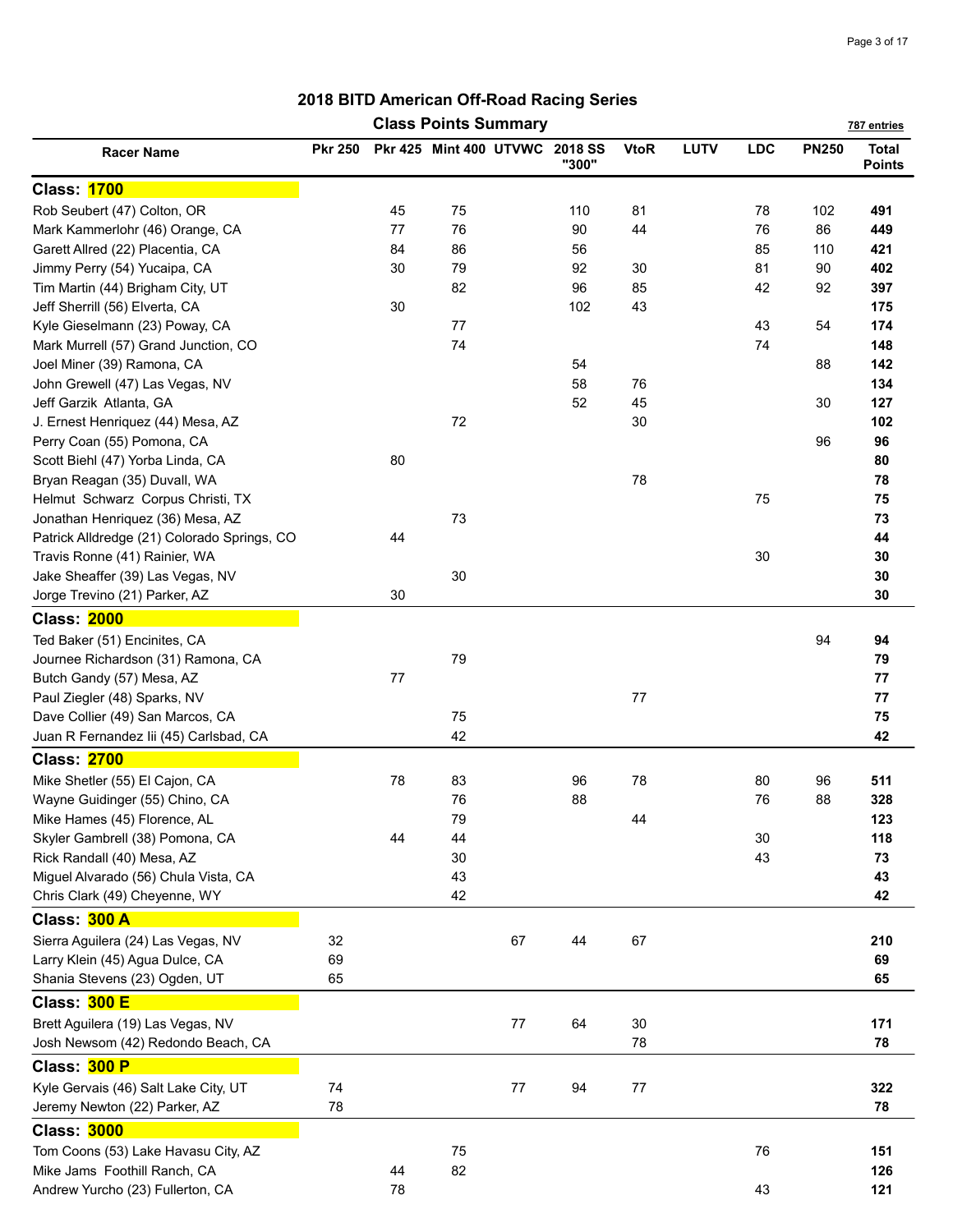|                                        |                |      | <b>Class Points Summary</b>    |       |             |      |            |              | 787 entries                   |
|----------------------------------------|----------------|------|--------------------------------|-------|-------------|------|------------|--------------|-------------------------------|
| <b>Racer Name</b>                      | <b>Pkr 250</b> |      | Pkr 425 Mint 400 UTVWC 2018 SS | "300" | <b>VtoR</b> | LUTV | <b>LDC</b> | <b>PN250</b> | <b>Total</b><br><b>Points</b> |
| <b>Class: 3000</b>                     |                |      |                                |       |             |      |            |              |                               |
| Brandon Arciero (40) Jurupa Valley, CA |                |      |                                |       |             |      | 80         |              | 80                            |
| Jacob Frye (24) Las Vegas, NV          |                |      | 78                             |       |             |      |            |              | 78                            |
| Casey Adkisson (32) Carlsbad, CA       |                |      | 73                             |       |             |      |            |              | 73                            |
| Dennis Romero (38) Wingate, NC         |                |      | 72                             |       |             |      |            |              | 72                            |
| Eric Pucelik (48) Santa Cruz, CA       |                |      |                                |       | 47          |      |            |              | 47                            |
| Kai Wilson (31) Henderson, NV          |                |      | 41                             |       |             |      |            |              | 41                            |
| Matt Kessman (42) Las Vegas, NV        |                |      |                                |       |             |      | 41         |              | 41                            |
| <b>Class: 3700</b>                     |                |      |                                |       |             |      |            |              |                               |
| Billy Bunch (75) La Quinta, CA         |                |      | 87                             | 102   | 77          |      | 78         | 98           | 442                           |
| Scott Dzierzanowski (51) Graham, WA    |                |      | 83                             | 94    | 81          |      | 42         | 54           | 354                           |
| Eric J Sigwing (44) Pahrump, NV        |                |      | 80                             | 88    |             |      | 82         | 60           | 310                           |
| Conner Batham (21) Glendora, CA        |                | 77   | 30                             | 54    |             |      | 43         |              | 204                           |
| Will Heaton (40) Bellevue, WA          |                |      | 30                             | 52    |             |      |            |              | 82                            |
| Bryant Blakemore (32) Lubbock, TX      |                |      | 78                             |       |             |      |            |              | 78                            |
| Jerry Simonson (51) Federal way, WA    |                |      |                                |       |             |      | 75         |              | 75                            |
| Joey Verpoorten (37) Battle Ground, WA |                |      |                                |       | 74          |      |            |              | 74                            |
| Brett Maister (51) Santa Ana, CA       |                |      | 30                             |       | 42          |      |            |              | 72                            |
| Kevin Parker (47) Puyallup, WA         |                |      | $30\,$                         |       |             |      | 41         |              | 71                            |
| Dan Simonson (48) Orting, WA           |                |      | 47                             |       |             |      |            |              | 47                            |
| Mike Bragg (54) Visalia, CA            |                |      | 46                             |       |             |      |            |              | 46                            |
| Rob White (51) Oregon City, OR         |                |      |                                |       | 30          |      |            |              | 30                            |
| Raymond Gray (41) Alhambra, CA         |                |      | $30\,$                         |       |             |      |            |              | 30                            |
| Class: 4400                            |                |      |                                |       |             |      |            |              |                               |
| Mel Wade lii (44) Fullerton, CA        |                | $77$ | 48                             | 94    | 30          |      | 77         | 94           | 420                           |
| Paul Horschel (42) Park City, UT       |                |      | 104                            |       |             |      |            |              | 104                           |
| Casey Currie (34) Corona, CA           |                |      | 100                            |       |             |      |            |              | 100                           |
| Loren Healy (37) Farmington, NM        |                |      | 97                             |       |             |      |            |              | 97                            |
| Jason Scherer (42) Danville, CA        |                |      | 95                             |       |             |      |            |              | 95                            |
| Darren Henke (42) Golden, CO           |                |      | 94                             |       |             |      |            |              | 94                            |
| Shannon Campbell (48) Gilbert, AZ      |                |      | 93                             |       |             |      |            |              | 93                            |
| Jordan Pellegrino (20) Simi Valley, CA |                |      | 92                             |       |             |      |            |              | 92                            |
| Clay Gilstrap (35) Lufkin, TX          |                |      | 91                             |       |             |      |            |              | 91                            |
| Jeff Brown (44) Lothian, MD            |                |      | 90                             |       |             |      |            |              | 90                            |
| Bailey Cole (21) Temecula, CA          |                |      | 89                             |       |             |      |            |              | 89                            |
| Alex Wacker (37) Aubry, TX             |                |      | 88                             |       |             |      |            |              | 88                            |
| Dan Fresh (51) San Juan Capistrano, CA |                |      | 87                             |       |             |      |            |              | 87                            |
| Brian Caprara (46) Salinas, CA         |                |      | 86                             |       |             |      |            |              | 86                            |
| Sam Collins (41) Washougal, WA         |                |      |                                |       | 78          |      |            |              | 78                            |
| Levi Shirley (26) Dodge City, KS       |                |      | 55                             |       |             |      |            |              | 55                            |
| Jp Gomez (34) Regal, CA                |                |      | 54                             |       |             |      |            |              | 54                            |
| Jay Callaway (39) Charlotte, NC        |                |      | 53                             |       |             |      |            |              | 53                            |
| Raul Gomez (39) Placerville, CA        |                |      | 52                             |       |             |      |            |              | 52                            |
| Bryan Crofts (35) Orangevale, CA       |                |      | 51                             |       |             |      |            |              | 51                            |
| Erik Miller (32) Cumberland, MD        |                |      | 50                             |       |             |      |            |              | 50                            |
| Wayland Campbell (23) Gilbert, AZ      |                |      | 49                             |       |             |      |            |              | 49                            |
| Marcos Gomez (23) Lotus, CA            |                |      | 47                             |       |             |      |            |              | 47                            |
| Jeremy Brown (40) Rio Linda, CA        |                |      | 46                             |       |             |      |            |              | 46                            |
| Dustin Isenhouer (40) Northglenn, CO   |                |      | 45                             |       |             |      |            |              | 45                            |
| Bruce Szember (54) Spokane Valley, WA  |                |      | 30                             |       |             |      |            |              | 30                            |
| Nick Nelson (34) Las Vegas, NV         |                |      | 30                             |       |             |      |            |              | 30                            |
| Eric Miramon (41) Auburn, CA           |                |      | 30                             |       |             |      |            |              | 30                            |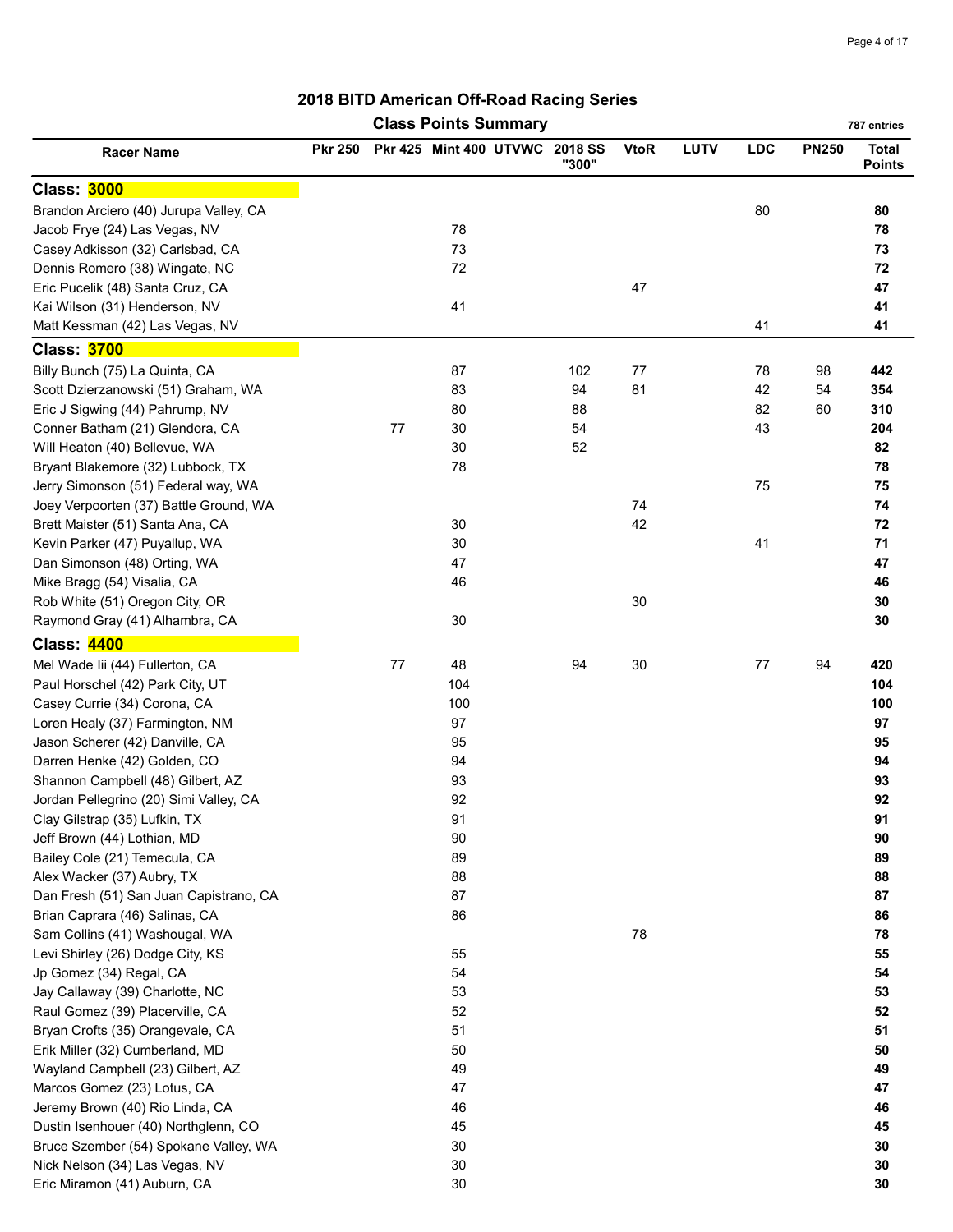|                                                                  |                |    | <b>Class Points Summary</b>    |       |             |      |            |              | 787 entries                   |
|------------------------------------------------------------------|----------------|----|--------------------------------|-------|-------------|------|------------|--------------|-------------------------------|
| <b>Racer Name</b>                                                | <b>Pkr 250</b> |    | Pkr 425 Mint 400 UTVWC 2018 SS | "300" | <b>VtoR</b> | LUTV | <b>LDC</b> | <b>PN250</b> | <b>Total</b><br><b>Points</b> |
| <b>Class: 4400</b>                                               |                |    |                                |       |             |      |            |              |                               |
| Ben Swain (40) Golden, CO                                        |                |    | 30                             |       |             |      |            |              | 30                            |
| <b>Class: 5000</b>                                               |                |    |                                |       |             |      |            |              |                               |
| Travis . Chase (39) La Crescenta, CA                             |                | 81 | 42                             | 88    | 46          |      | 80         | 96           | 433                           |
| Jon Schweers (56) Yorba Linda, CA                                |                |    | 41                             | 96    | 30          |      | 76         | 58           | 301                           |
| Dustin Grabowski (21) Alta Loma, CA                              |                |    | 75                             |       | 80          |      |            |              | 155                           |
| John Willard (49) Norco, CA                                      |                | 30 | 74                             |       |             |      |            |              | 104                           |
| Mike Belk (33) San Diego, CA                                     |                |    | 84                             |       |             |      |            |              | 84                            |
| Justin "bean" Smith (34) Las Vegas, NV                           |                |    | 80                             |       |             |      |            |              | 80                            |
| Adam Spitz (44) Yucca Valley, CA                                 |                | 77 |                                |       |             |      |            |              | 77                            |
| Chris Lazenby (47) Simi Valley, CA                               |                |    | 77                             |       |             |      |            |              | 77                            |
| Ray Promer (41) Huntington Beach, CA                             |                | 74 |                                |       |             |      |            |              | 74                            |
| Mark Winston (60) Golden, CO                                     |                |    | 73                             |       |             |      |            |              | 73                            |
| Kris Lauffer (41) San Marcos, CA                                 |                |    |                                |       |             |      | 43         |              | 43                            |
| Dave Bonner (56) Norco, CA                                       |                |    |                                |       | 43          |      |            |              | 43                            |
| Austin Langham (32) Prescott, AZ                                 |                | 42 |                                |       |             |      |            |              | 42                            |
| Joe Sim (42) Orem, UT                                            |                |    |                                |       |             |      | 41         |              | 41                            |
| <b>Class: 5500</b>                                               |                |    |                                |       |             |      |            |              |                               |
| Erick Kozin (40) Yorba Linda, CA                                 |                |    | 80                             |       |             |      |            |              | 80                            |
| Daniel Wallace (31) Virginia Beach, VA                           |                |    | 76                             |       |             |      |            |              | 76                            |
| Christian Hammarskjold (55) Vero Beach, FL                       |                |    | 73                             |       |             |      |            |              | 73                            |
| Goran Visnjic (46) R H Estates, CA                               |                |    | 71                             |       |             |      |            |              | 71                            |
| Class: 6000                                                      |                |    |                                |       |             |      |            |              |                               |
| Joshua Cobb (19) Wittman, AZ                                     |                | 81 | 81                             | 98    | 83          |      | 89         | 116          | 548                           |
| Greg Bragg (51) Visalia, CA                                      |                | 89 | 90                             | 106   | 90          |      | 44         | 98           | 517                           |
| Chris Wardle (38) Taylorsille, UT                                |                | 80 | 72                             | 102   | 81          |      | 80         | 90           | 505                           |
| Ryan Winner (23) Chino, CA                                       |                | 93 | 85                             | 120   | 86          |      | 85         | 30           | 499                           |
| John Slavic Foothill Ranch, CA                                   |                | 77 | 73                             | 92    | 77          |      | 78         | 94           | 491                           |
| Cory Winner (21) Chino, CA                                       |                | 86 | 87                             | 96    | 45          |      | 46         | 86           | 446                           |
| Elliot Slavic Foothill Ranch, CA                                 |                | 82 | 80                             | 30    | 44          |      | 30         | 54           | 320                           |
| Jim Rossi (46) Hurricane, UT                                     |                | 44 | 83                             | 112   | 43          |      | 30         |              | 312                           |
| Travis Williams (41) Las Vegas, NV                               |                |    | 84                             | 60    | 79          |      | 79         |              | 302                           |
| Jerry . Herling (53) Yucaipa, CA                                 |                |    |                                | 100   | 30          |      | 45         | 108          | 283                           |
| Joe Fitos (58) Wellington, FL                                    |                |    |                                | 54    | 46          |      | 82         | 96           | 278                           |
| Wyatt Mcmurray (60) Vernon,                                      |                | 76 | 75                             | 94    |             |      |            |              | 245                           |
| Trevor Harvey (37) Westminster, CO                               |                | 78 | 79                             | 56    |             |      |            |              | 213                           |
| Larry Schmueser li (57) Rifle, CO                                |                |    |                                | 58    | $30\,$      |      |            | 92           | 180                           |
| Craig Spitz (46) Lake Havasu City, AZ                            |                | 84 | 94                             |       |             |      |            |              | 178                           |
| Jason Crabtree (44) San Tan Valley, AZ                           |                | 79 | 82                             |       |             |      |            |              | 161                           |
| Brandon Arciero (40) Jurupa Valley, CA                           |                | 75 | $77 \,$                        |       |             |      |            |              | 152                           |
| John Ferrari Denver, CO                                          |                | 42 |                                |       | 80          |      |            |              | 122                           |
| Rick Herling (48) La Quinta, CA                                  |                |    |                                |       |             |      | 30         | 88           | 118                           |
| David Carey (45) Mccall, ID                                      |                |    |                                |       |             |      |            | 102          | 102                           |
| Kyle Ahrensberg (30) San Diego, CA                               |                | 83 |                                |       |             |      |            |              | 83                            |
| Joe Marr (47) Chandler, AZ                                       |                |    |                                |       | 78          |      |            |              | 78                            |
| Amanda Sorensen (16) Las Vegas, NV                               |                |    | 78                             |       |             |      |            |              | 78                            |
| Theresa Contreras (44) Ontario, CA                               |                |    | 76                             |       |             |      |            |              | 76                            |
| Jim Edwards (64) Coeurd Ariene, ID                               |                |    | 74                             |       |             |      |            |              | 74                            |
| Todd Mozden (43) Wiimigton, CA<br>Daniel Reyes Jr (40) Heber, CA |                | 43 | $30\,$                         |       |             |      | 47         |              | 73<br>47                      |
| Kj Hawkins Mesa, AZ                                              |                | 41 |                                |       |             |      |            |              | 41                            |
|                                                                  |                |    |                                |       |             |      |            |              |                               |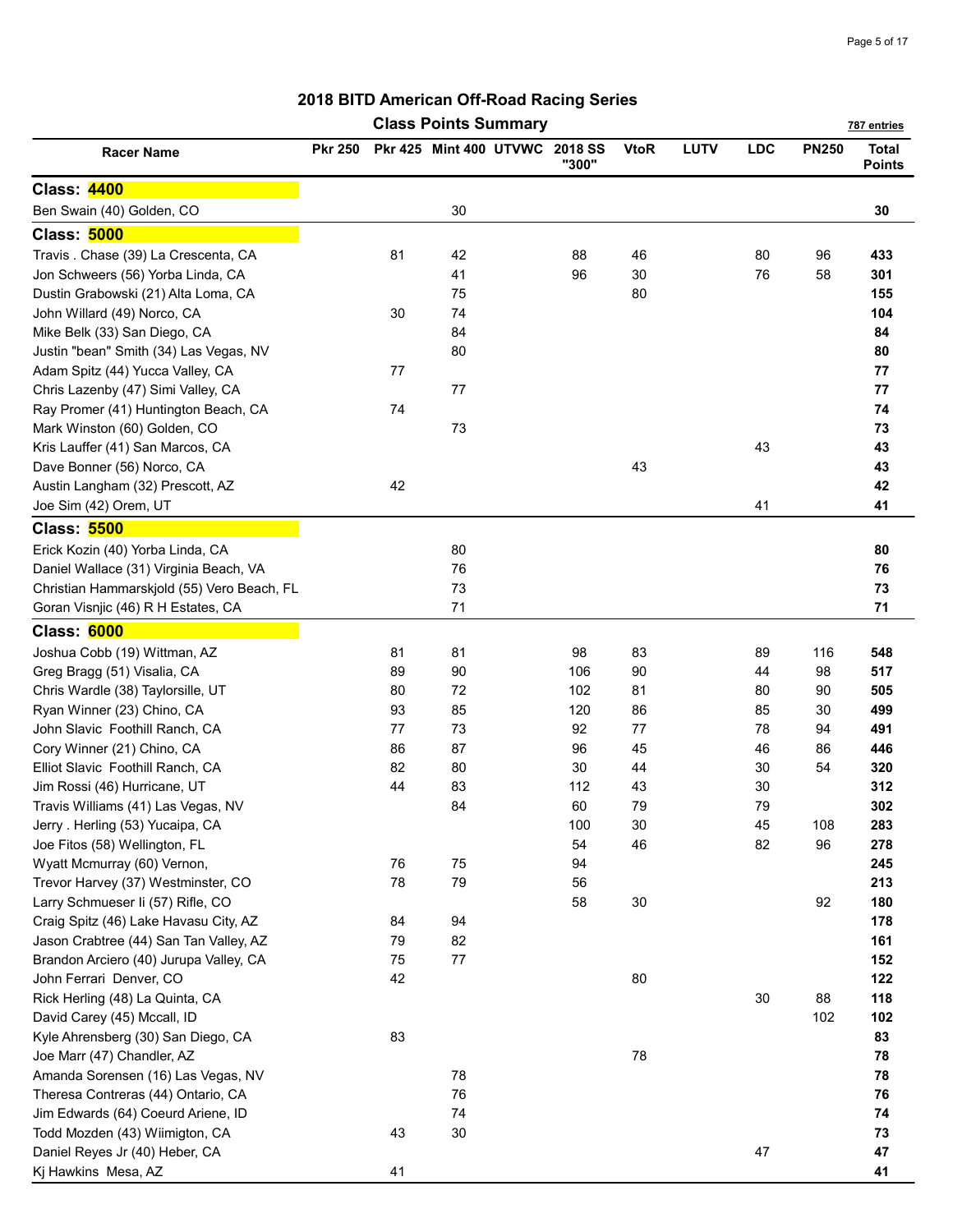|                                           |                |     | <b>Class Points Summary</b>    |       |             |      |     |              | 787 entries                   |
|-------------------------------------------|----------------|-----|--------------------------------|-------|-------------|------|-----|--------------|-------------------------------|
| <b>Racer Name</b>                         | <b>Pkr 250</b> |     | Pkr 425 Mint 400 UTVWC 2018 SS | "300" | <b>VtoR</b> | LUTV | LDC | <b>PN250</b> | <b>Total</b><br><b>Points</b> |
| Class: 6100                               |                |     |                                |       |             |      |     |              |                               |
| Terry Householder (60) Yorba Linda, CA    |                | 107 | 122                            | 122   | 90          |      | 96  | 116          | 653                           |
| Andrew Whitehead (28) Irvine, CA          |                | 117 | 114                            | 116   | 96          |      | 99  | 106          | 648                           |
| Ryan Hancock (42) Yuma, AZ                |                | 106 | 106                            | 106   | 103         |      | 103 | 104          | 628                           |
| Nick Mills (39) Jonestown, TX             |                | 96  | 119                            | 62    | 107         |      | 93  | 102          | 579                           |
| Bobby Pecoy (54) Anaheim, CA              |                | 113 | 126                            | 110   | 49          |      | 90  | 60           | 548                           |
| L.d. Smith (55) Commerce City, CO         |                | 101 | 104                            | 100   | 45          |      | 46  | 110          | 506                           |
| Carrie Smiley (49) Buckeye, AZ            |                | 99  | 101                            | 52    | 92          |      | 88  | 52           | 484                           |
| Adam Ray Lunn (35) Argyle, TX             |                | 92  | 94                             | 104   | 82          |      | 43  | 56           | 471                           |
| Mike Osborn (47) Los Angeles, CA          |                | 57  | 100                            | 60    | 80          |      | 49  | 98           | 444                           |
| Justin Peck (45) Sandy, UT                |                | 30  | 53                             | 108   | 93          |      | 42  | 96           | 422                           |
| Jordan Brenthel (32) Murrieta, CA         |                | 105 | 105                            | 112   | 84          |      |     |              | 406                           |
| P.j. Guglielmo (43) Santa Ynez, CA        |                | 30  | 117                            | 102   | 91          |      | 48  |              | 388                           |
| Andre Laurin (50) Ontario,                |                |     | 30                             | 96    | 88          |      | 45  | 100          | 359                           |
| Corey Terry (31) Oceanside, CA            |                | 93  | 108                            | 130   |             |      |     |              | 331                           |
| Chad Dohrman (35) Murrieta, CA            |                | 58  | 109                            | 56    | 95          |      |     |              | 318                           |
| Doug Silcock (39) Glendora, CA            |                | 60  | 111                            |       | 94          |      |     |              | 265                           |
| T.j. Tuls (26) Clinton, WI                |                | 110 | 54                             |       | 97          |      |     |              | 261                           |
| Steve Croll (42) Corona, CA               |                |     |                                |       | 41          |      | 92  | 124          | 257                           |
| Matt Laughlin (33) Laughlin, NV           |                | 103 | 60                             |       |             |      | 87  |              | 250                           |
| Brian Trotter (47) San Francisco, CA      |                | 59  | 103                            |       | 81          |      |     |              | 243                           |
| Jim Mcbroom (44) Temecula, CA             |                |     |                                |       | 86          |      | 84  | 54           | 224                           |
|                                           |                |     | $30\,$                         | 98    | 89          |      |     |              | 217                           |
| Scott Wooden (45) Cornelius, OR           |                |     | 30                             |       |             |      | 89  |              | 214                           |
| David Kleiman (47) Carlsbad, CA           |                | 95  |                                |       |             |      |     |              |                               |
| Ryan Millen (34) Huntington Beach, CA     |                | 108 | 55                             |       |             |      | 44  |              | 207                           |
| Austin Jones (22) Goodyear, AZ            |                | 94  |                                |       | 98          |      |     |              | 192                           |
| Bryce Yarbrough (33) Eastvale, CA         |                | 102 | 30                             | 54    |             |      |     |              | 186                           |
| Jeff Pendygraft (40) Rancho Cucamonga, CA |                |     |                                |       | 83          |      | 82  |              | 165                           |
| William Mcbeath (55) Las Vegas, NV        |                |     | 113                            |       | 48          |      |     |              | 161                           |
| Alex Figge (37) Huntington Beach, CA      |                | 45  | 112                            |       |             |      |     |              | 157                           |
| Ryan Agius (33) Corona, CA                |                | 55  | 97                             |       |             |      |     |              | 152                           |
| Heath Shoup (33) Murrieta, CA             |                |     | 58                             |       |             |      | 91  |              | 149                           |
| Rafael Navarro Iv (25) Temecula, CA       |                | 46  | 59                             |       | 44          |      |     |              | 149                           |
| John Gonzales (49) Edgewater, MD          |                | 97  | 51                             |       |             |      |     |              | 148                           |
| Neal Drickey (40) Omaha, NE               |                |     | 61                             |       |             |      | 85  |              | 146                           |
| Scott Foster (53) Las Vegas, NV           |                | 49  |                                | 94    |             |      |     |              | 143                           |
| Chris Trapnell (48) Mapleton, UT          |                |     |                                | 58    |             |      | 83  |              | 141                           |
| Andrew Entwistle (59) Austin, TX          |                |     | 92                             |       | 42          |      |     |              | 134                           |
| Blade Hildebrand (19) Yucca Valley, CA    |                |     | $30\,$                         |       |             |      | 94  |              | 124                           |
| Luke Johnson (26) Murrieta, CA            |                |     | 116                            |       |             |      |     |              | 116                           |
| Karl Williams Ridgecrest, CA              |                |     | 115                            |       |             |      |     |              | 115                           |
| Ryan Lewis (24) San Antonio, TX           |                |     | 110                            |       |             |      |     |              | 110                           |
| Trevor Harvey (37) Westminster, CO        |                |     |                                |       |             |      | 51  | 58           | 109                           |
| Noah Ostanik (46) Carlsbad, CA            |                |     | 107                            |       |             |      |     |              | 107                           |
| Brian Simmer (41) Lakewood, CA            |                | 54  | 52                             |       |             |      |     |              | 106                           |
| Michael Lewis (48) Vista, CA              |                | 104 |                                |       |             |      |     |              | 104                           |
| Jim Riley (50) Upland, CA                 |                |     | 102                            |       |             |      |     |              | 102                           |
| Jason Coleman (34) Huntington Beach, CA   |                |     |                                |       | 100         |      |     |              | 100                           |
| John Cianci (41) Devner, CO               |                | 44  | 56                             |       |             |      |     |              | 100                           |
| Brett Mauzer (58) Henderson, NV           |                | 100 |                                |       |             |      |     |              | 100                           |
| Rod Lewis (64) San Antonio, TX            |                |     | 99                             |       |             |      |     |              | 99                            |
| Robert Lant (48) Mapleton, UT             |                | 98  |                                |       |             |      |     |              | 98                            |
| Eric Trondle (43) Anaheim, CA             |                |     | 98                             |       |             |      |     |              | 98                            |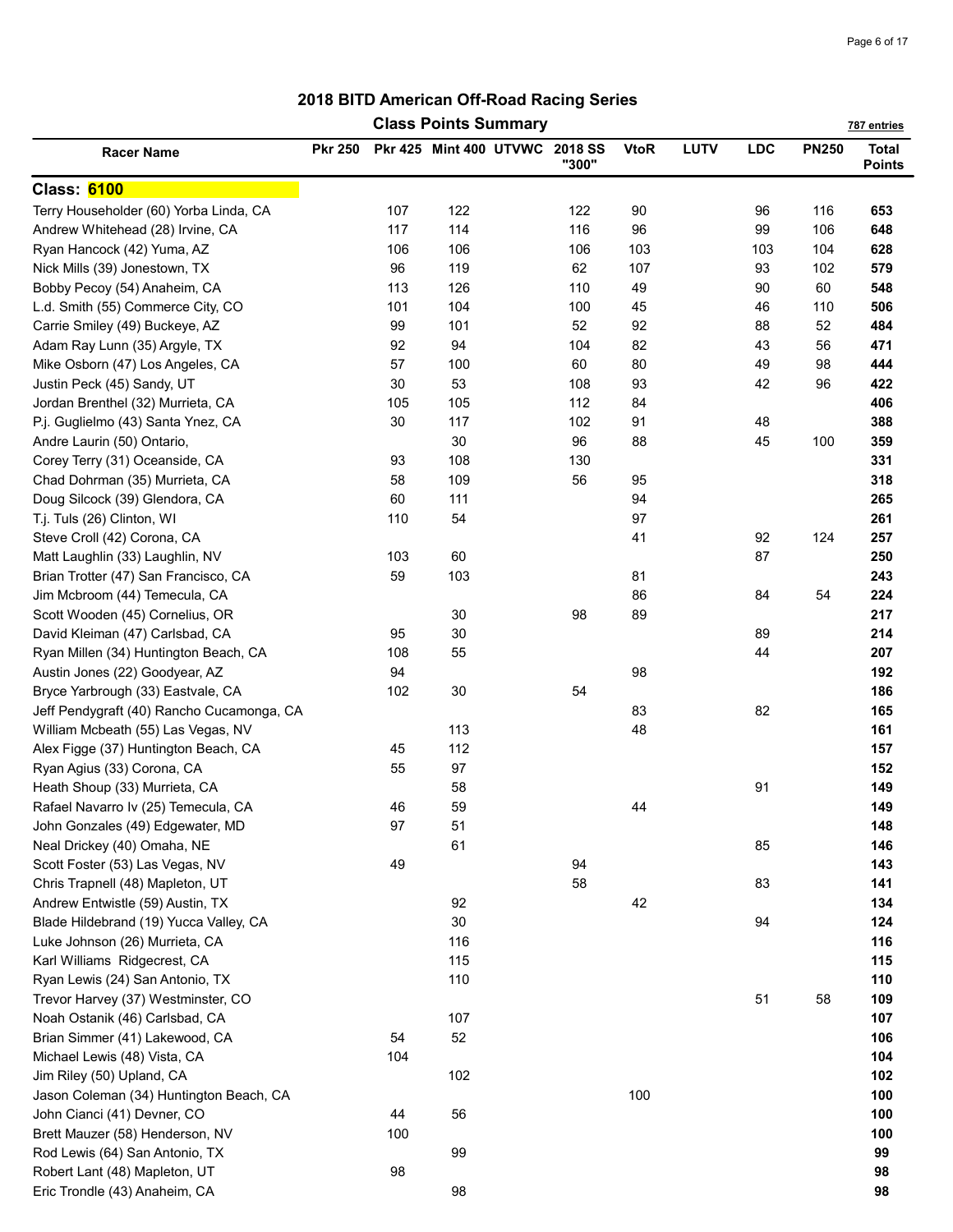|                                        |                |    | <b>Class Points Summary</b>    |        |             |      |            |              | 787 entries                   |
|----------------------------------------|----------------|----|--------------------------------|--------|-------------|------|------------|--------------|-------------------------------|
| <b>Racer Name</b>                      | <b>Pkr 250</b> |    | Pkr 425 Mint 400 UTVWC 2018 SS | "300"  | <b>VtoR</b> | LUTV | <b>LDC</b> | <b>PN250</b> | <b>Total</b><br><b>Points</b> |
| <b>Class: 6100</b>                     |                |    |                                |        |             |      |            |              |                               |
| Pat. O'keefe (42) Martinez, CA         |                |    | 96                             |        |             |      |            |              | 96                            |
| Michael Power (48) Los Angeles, CA     |                |    | 95                             |        |             |      |            |              | 95                            |
| Race Ritchie (49) Odessa, TX           |                |    |                                |        |             |      |            | 94           | 94                            |
| Joseph Delucie (40) Las Vegas, NV      |                |    | 93                             |        |             |      |            |              | 93                            |
| Ryan Lester (38) Page, AZ              |                |    |                                |        |             |      |            | 92           | 92                            |
| Chad Broughton (23) Scotts Valley, CA  |                | 43 | 48                             |        |             |      |            |              | 91                            |
| Rhys. Millen (46) Huntington Beach, CA |                |    |                                |        | 87          |      |            |              | 87                            |
| Tim Weston (32) Corona, CA             |                | 30 | 57                             |        |             |      |            |              | 87                            |
| Miles Wyatt (33) Brawley, CA           |                |    |                                |        |             |      | 86         |              | 86                            |
| James P Scully (38) New York, NY       |                |    |                                |        | 85          |      |            |              | 85                            |
| Travis Chase (39) La Crescenta, CA     |                | 61 |                                |        |             |      |            |              | 61                            |
| Jay Pierce (58) Sugar Land, TX         |                | 56 |                                |        |             |      |            |              | 56                            |
| Chase Laven (31) Corpus Christi, TX    |                | 53 |                                |        |             |      |            |              | 53                            |
| Jordan Cochrum (37) Canyon Lake, CA    |                |    | 50                             |        |             |      |            |              | 50                            |
| Dennis Jean (59) Houston, TX           |                |    |                                |        |             |      | 50         |              | 50                            |
| Ted Moncure (49) Long Beach, CA        |                |    | 49                             |        |             |      |            |              | 49                            |
| Chasen Gaunt (22) Torrance, CA         |                | 48 |                                |        |             |      |            |              | 48                            |
| Gary Messer (54) Kingman, AZ           |                |    |                                |        |             |      | 47         |              | 47                            |
| Emil Downey (47) Canton, CT            |                | 47 |                                |        |             |      |            |              | 47                            |
| Sam Cothrun (39) Sparks, NV            |                |    |                                |        | 47          |      |            |              | 47                            |
| Daniel Werle (36) Chandler, AZ         |                |    |                                |        | 46          |      |            |              | 46                            |
| Brett Maurer (58) Henderson, NV        |                |    |                                |        | 43          |      |            |              | 43                            |
| Michael Pyle (46) Draper, UT           |                |    |                                |        |             |      | 41         |              | 41                            |
| Russell Buehler (59) Kansas City, MO   |                | 30 |                                |        |             |      |            |              | 30                            |
| Arturo Tomas Benavides (34) Laredo, TX |                | 30 |                                |        |             |      |            |              | 30                            |
| Pete Sohren (54) Glendale, AZ          |                |    | 30                             |        |             |      |            |              | 30                            |
| Alan Levinson (59) Blue Diamond, NV    |                |    | 30                             |        |             |      |            |              | 30                            |
| <b>Class: 6200</b>                     |                |    |                                |        |             |      |            |              |                               |
| Mike Avila (48) Atascadero, CA         |                | 45 | 81                             | 92     | 80          |      | 74         | 90           | 462                           |
| Tim Marques (24) Tucson, AZ            |                | 30 | 74                             | 86     | 43          |      | 81         | 98           | 412                           |
| Nick Carolan (29) Tucson, AZ           |                | 48 | 30                             | 30     | 76          |      | 42         | 84           | 310                           |
| Tim Weston (32) Corona, CA             |                |    |                                | 100    |             |      | 41         |              | 141                           |
| Austin Largent (22) Riverside, CA      |                | 43 |                                |        |             |      | 77         |              | 120                           |
| Bob Elio (51) Mesa, AZ                 |                | 82 |                                |        |             |      |            |              | 82                            |
| Ryan Curtis (19) N. Las Vegas, NV      |                |    | 77                             |        |             |      |            |              | 77                            |
| Jasen Shorman (45) Commerce City, CO   |                |    | 42                             |        |             |      |            |              | 42                            |
| Jon Largent (52) Riverside, CA         |                |    |                                |        | 41          |      |            |              | 41                            |
| Gary Kincaid (51) Lake Havasu City, AZ |                | 30 |                                |        |             |      |            |              | 30                            |
| <b>Class: 7100</b>                     |                |    |                                |        |             |      |            |              |                               |
| Jason Prichard (44) Henderson, NV      |                |    | 66                             |        | 34          |      |            | 46           | 146                           |
| Sean Whalen (40) Draper, UT            |                | 67 | 30                             |        |             |      |            |              | 97                            |
| Jeremy Henderson (38) Pine Valley, CA  |                |    | 70                             |        |             |      |            |              | 70                            |
| Todd Walter (42) The Dalles, OR        |                |    |                                |        | 68          |      |            |              | 68                            |
| Thomas Jeff Jones (40) Toquerville, UT |                |    |                                |        |             |      |            | 38           | 38                            |
| Robbie Cockrell (39) Barstow, CA       |                |    | 30                             |        |             |      |            |              | 30                            |
| <b>Class: 7200</b>                     |                |    |                                |        |             |      |            |              |                               |
| Michael Frye (47) Las Vegas, NV        |                | 80 | 45                             | 92     | 74          |      | 43         | 98           | 432                           |
| Al Hogan (66) Columbus, MT             |                | 46 | 47                             | 86     | 76          |      |            |              | 255                           |
| Jeff Proctor (40) Glendora, CA         |                | 87 | 82                             |        | 83          |      |            |              | 252                           |
| Glen Towers (38) Bobs Farm, NS         |                | 83 | 49                             | $30\,$ |             |      |            |              | 162                           |
| Mike Mccarthy (56) Wickenburg, AZ      |                |    |                                |        | 79          |      | 76         |              | 155                           |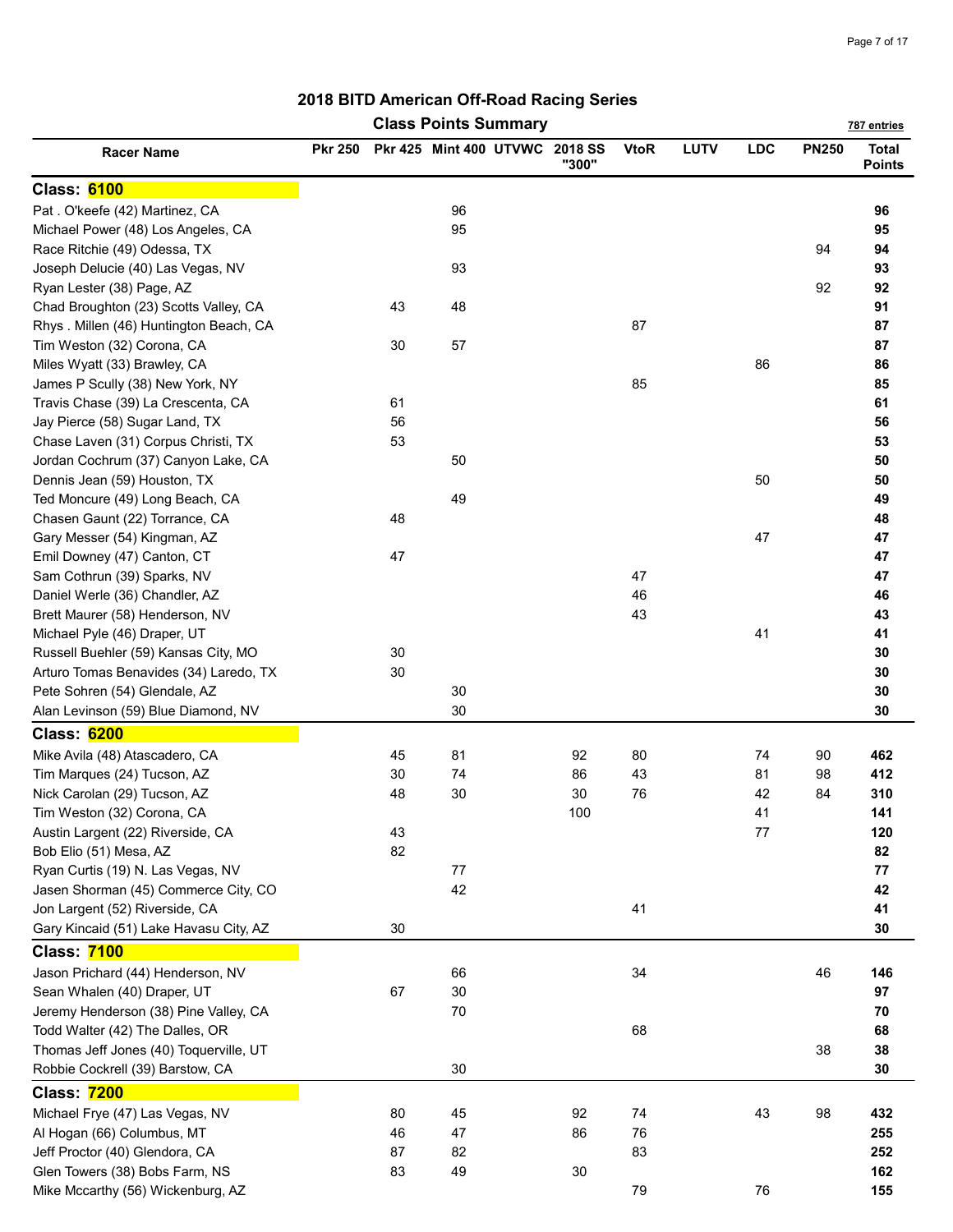|                                                |                |    | <b>Class Points Summary</b>    |    |       |             |      |            |              | 787 entries                   |
|------------------------------------------------|----------------|----|--------------------------------|----|-------|-------------|------|------------|--------------|-------------------------------|
| <b>Racer Name</b>                              | <b>Pkr 250</b> |    | Pkr 425 Mint 400 UTVWC 2018 SS |    | "300" | <b>VtoR</b> | LUTV | <b>LDC</b> | <b>PN250</b> | <b>Total</b><br><b>Points</b> |
| <b>Class: 7200</b>                             |                |    |                                |    |       |             |      |            |              |                               |
| Jonas Helm (50) Sulphur Springs, TX            |                |    |                                |    |       | 41          |      |            | 84           | 125                           |
| Randy Merritt (50) Parker, AZ                  |                | 43 |                                |    |       |             |      | 80         |              | 123                           |
| Cameron S Steele (50) San Clemente, CA         |                |    |                                |    | 100   |             |      |            |              | 100                           |
| Broc Ross (54) Deer Island, OR                 |                |    |                                |    |       |             |      |            | 90           | 90                            |
| Rex Verley (50) Las Vegas, NV                  |                | 44 | 44                             |    |       |             |      |            |              | 88                            |
| Mike Neff (52) Indianapolis, IN                |                |    | 86                             |    |       |             |      |            |              | 86                            |
| Adrian Diaz Sr (48) Parker, AZ                 |                | 78 |                                |    |       |             |      |            |              | 78                            |
| Nicole Pitell-vaughan (43) Corona, CA          |                |    |                                |    |       | 73          |      |            |              | 73                            |
| Jt Holmes Jr (38) Monte Sereno, CA             |                |    |                                |    |       | 72          |      |            |              | 72                            |
| Sean Argentino (36) Las Vegas, NV              |                | 30 | 30                             |    |       |             |      |            |              | 60                            |
| Mitch Armstrong (48) Arvada, CO                |                | 47 |                                |    |       |             |      |            |              | 47                            |
| Jerry Herling (53) Yucaipa, CA                 |                |    | 46                             |    |       |             |      |            |              | 46                            |
| Robert Ford (51) Culver City, CA               |                | 45 |                                |    |       |             |      |            |              | 45                            |
| Norman Turley (62) Long Beach, CA              |                | 42 |                                |    |       |             |      |            |              | 42                            |
| Michael Coleman (52) La Jolla, CA              |                |    |                                |    |       |             |      | 41         |              | 41                            |
| Jason M Hutter (44) Snowmass Village, CO       |                |    | 30                             |    |       |             |      |            |              | 30                            |
| Christopher Edmondson (35) Las Vegas, NV       |                |    | 30                             |    |       |             |      |            |              | 30                            |
| <b>Class: 7300</b>                             |                |    |                                |    |       |             |      |            |              |                               |
| Chad Hall (55) Reno, NV                        |                | 77 | 77                             |    | 94    | 77          |      | 77         | 94           | 496                           |
| <b>Class: 8000</b>                             |                |    |                                |    |       |             |      |            |              |                               |
| Keith R Smith (38) Lomita, CA                  |                |    | 78                             |    |       | 78          |      |            |              | 156                           |
| Tony Scott (50) Kingman, AZ                    |                |    |                                |    |       | 74          |      |            |              | 74                            |
| Jasen Harmon (33) Rancho Cucomunga, CA         |                |    | 44                             |    |       |             |      |            |              | 44                            |
| Bobby Pearce (25) Gold Hill, OR                |                |    |                                |    |       |             |      | 30         |              | 30                            |
| Class: <b>IMA</b>                              |                |    |                                |    |       |             |      |            |              |                               |
| Jeffery B Amelsberg (26) Sloan, NV             | 69             |    |                                | 64 | 68    | 72          |      |            |              | 273                           |
| Dean Hawley (39) Mapleton, UT                  | 67             |    |                                | 67 | 34    | 33          |      |            |              | 201                           |
| Mike Dejohn (48) Canyon County, CA             | 32             |    |                                |    | 78    | 37          |      |            |              | 147                           |
| Matthew Ulvenes (39) Clackamas, OR             | 74             |    |                                |    | 72    |             |      |            |              | 146                           |
| Derek Brisco (17) Blythe, CA                   | 71             |    |                                | 71 |       |             |      |            |              | 142                           |
| Ingo Cyliax (56) Citrus Heights, CA            |                |    |                                | 32 | 66    | 36          |      |            |              | 134                           |
| Christian Scholte (45) Beaumont, CA            | 63             |    |                                | 31 |       |             |      |            |              | 94                            |
| Francisco Villegas (43) Las Vegas, NV          |                |    |                                |    | 86    |             |      |            |              | 86                            |
| Tyler Moore (27) Phoenix, AZ                   | 78             |    |                                |    |       |             |      |            |              | 78                            |
| Dustin Ashe-everest (37) Base Lewis Mcchord, \ |                |    |                                |    |       | 76          |      |            |              | 76                            |
| Florian Schwarz (49) Charlie Lake, BC          |                |    |                                |    |       | 69          |      |            |              | 69                            |
| Andrew Means (32) Lake Havasu City, AZ         | 68             |    |                                |    |       |             |      |            |              | 68                            |
| Rick Adair (53) Queen Creek, AZ                | 66             |    |                                |    |       |             |      |            |              | 66                            |
| Kenneth L Slater (57) Buckeye, AZ              | 65             |    |                                |    |       |             |      |            |              | 65                            |
| Ken Olson (53) Casper, WY                      | 64             |    |                                |    |       |             |      |            |              | 64                            |
| James Blackburn (40) Springfield, VA           |                |    |                                |    |       | 35          |      |            |              | 35                            |
| Louie Montano (53) Avalon, CA                  |                |    |                                |    |       | 34          |      |            |              | 34                            |
| Christopher Horel (43) Fort St. John, BC       |                |    |                                |    |       | 32          |      |            |              | 32                            |
| Juan E Miranda (29) San Diego, CA              |                |    |                                |    | 32    |             |      |            |              | 32                            |
| Ronald Bangma (54) Kingman, AZ                 | 31             |    |                                |    |       |             |      |            |              | 31                            |
| Jason P Manyx (48) Alpine, TX                  |                |    |                                |    |       | 31          |      |            |              | 31                            |
| Class: <b>IM E</b>                             |                |    |                                |    |       |             |      |            |              |                               |
| Steve Hammack (47) Las Vegas, NV               | 78             |    |                                | 80 | 90    | 79          |      |            |              | 327                           |
| Warren Healey (40) Parker, CO                  | 43             |    |                                | 41 | 98    | 76          |      |            |              | 258                           |
| Dustin Vasquez (26) Las Vegas, NV              | 76             |    |                                | 73 | 54    | 41          |      |            |              | 244                           |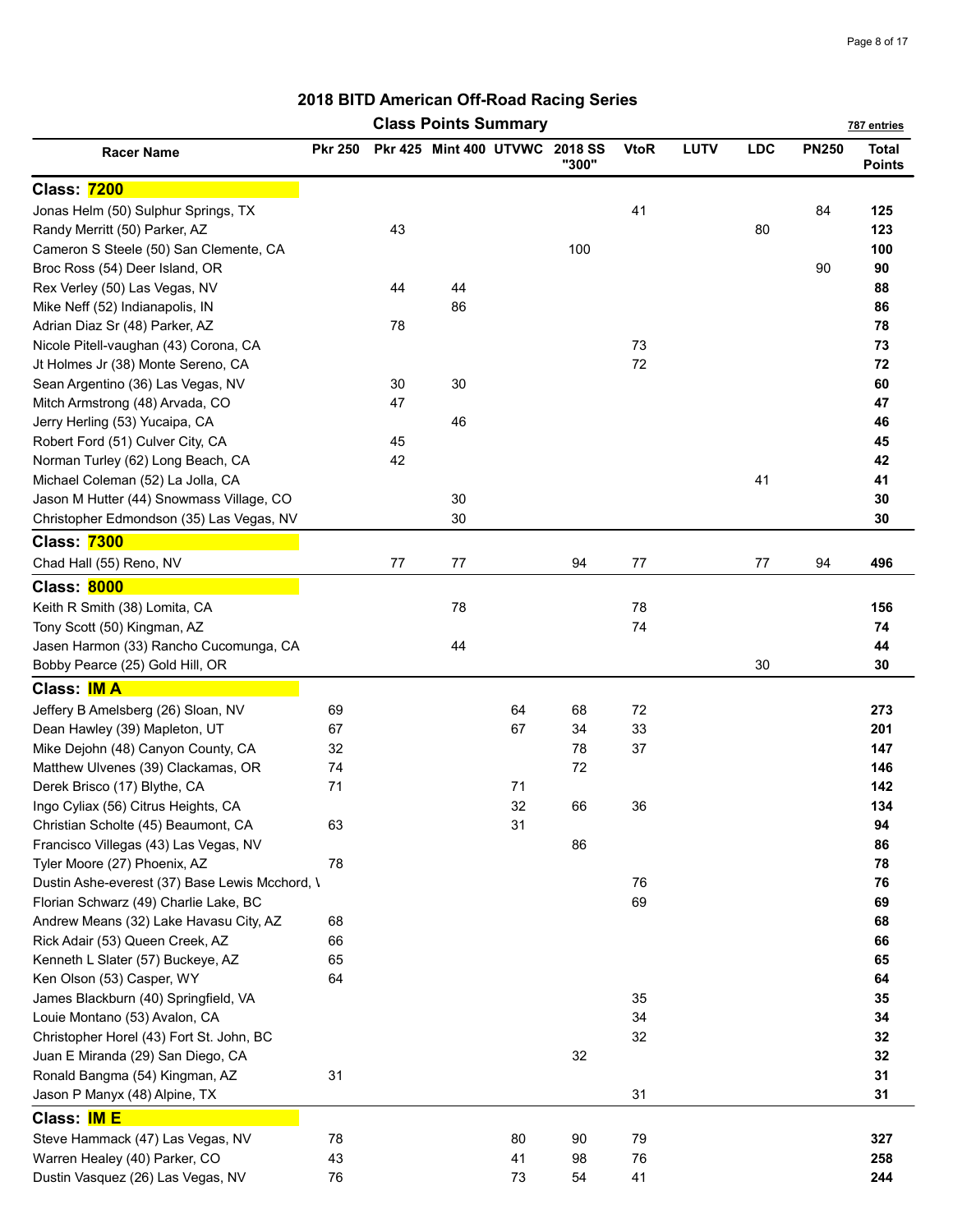|                                          |                | <b>Class Points Summary</b>    |         |       |             |             |            |              | 787 entries                   |
|------------------------------------------|----------------|--------------------------------|---------|-------|-------------|-------------|------------|--------------|-------------------------------|
| <b>Racer Name</b>                        | <b>Pkr 250</b> | Pkr 425 Mint 400 UTVWC 2018 SS |         | "300" | <b>VtoR</b> | <b>LUTV</b> | <b>LDC</b> | <b>PN250</b> | <b>Total</b><br><b>Points</b> |
| Class: <b>IM E</b>                       |                |                                |         |       |             |             |            |              |                               |
| Jacqueline Carrizosa (29) Las Vegas, NV  | 75             |                                |         |       | 72          |             |            |              | 147                           |
| Dave Lahn (48) Quincy, WA                | 89             |                                |         |       |             |             |            |              | 89                            |
| Grady Lakamp (29) Tempe, AZ              | 85             |                                |         |       |             |             |            |              | 85                            |
| Kevin Daniels (50) Bishop, CA            |                |                                |         |       | 83          |             |            |              | 83                            |
| Jacob Patridge (25) Tempe, AZ            | 82             |                                |         |       |             |             |            |              | 82                            |
| Hank Goettl (24) Clarkdale, AZ           | 80             |                                |         |       |             |             |            |              | 80                            |
| Jay Camberlango (41) Lindon, UT          | 79             |                                |         |       |             |             |            |              | 79                            |
| Matthew Banuelos (38) Whittier, CA       | 77             |                                |         |       |             |             |            |              | 77                            |
| Sierra Shaver (24) Las Vegas, NV         |                |                                | 76      |       |             |             |            |              | 76                            |
| Lyle Hartmann (32) Mills, WY             | 74             |                                |         |       |             |             |            |              | 74                            |
| Tyler Harvey (26) Boulder City, NV       |                |                                |         |       | 74          |             |            |              | 74                            |
| Patrick Christensen (52) Sturtevant, WI  |                |                                |         |       | 73          |             |            |              | 73                            |
| Michael Gaynor (54) Oakhurst, CA         | 30             |                                |         |       |             |             |            |              | 30                            |
| Brett Aguilera (19) Las Vegas, NV        | 30             |                                |         |       |             |             |            |              | 30                            |
| Class: O-30 E                            |                |                                |         |       |             |             |            |              |                               |
| Chad Erl (42) Huntington Beach, CA       | 78             |                                | $77 \,$ |       |             |             |            |              | 155                           |
| Javier Martinez (33) Mesilla Park, NM    |                |                                |         | 94    |             |             |            |              | 94                            |
| Britton Hill (36) South Jordan, UT       | 74             |                                |         |       |             |             |            |              | 74                            |
| Robert Meyer (35) Auburn, CA             |                |                                |         |       | 47          |             |            |              | 47                            |
| Class: O-30 P                            |                |                                |         |       |             |             |            |              |                               |
| Reece Honea (31) Heber, UT               | 79             |                                | 79      | 98    | 82          |             |            |              | 338                           |
| Richard Gray (38) Blythe, CA             | 75             |                                | 75      | 90    | 42          |             |            |              | 282                           |
| Chris Maas (39) Washoe Valley, NV        | 72             |                                | 72      | 84    | 41          |             |            |              | 269                           |
| Chad. Thornton (47) Farmington, NM       |                |                                |         |       | 78          |             |            |              | 78                            |
| Will Heiss (40) Reno, NV                 |                |                                |         |       | 75          |             |            |              | 75                            |
| Jc Conyer (42) Marana, AZ                |                |                                |         |       | 73          |             |            |              | 73                            |
| Class: 0-40 E                            |                |                                |         |       |             |             |            |              |                               |
| Clint Chew (48) Centennial, CO           | 74             |                                |         |       | 72          |             |            |              | 146                           |
| Jeff Robertson (46) Lakeside, CA         |                |                                |         | 94    |             |             |            |              | 94                            |
| Jason Shakespeare (43) Reno, NV          |                |                                |         |       | 79          |             |            |              | 79                            |
| Craig Janett (54) Royal City, WA         | 78             |                                |         |       |             |             |            |              | 78                            |
| Miro Tuska (43) Darien, IL               |                |                                |         |       | 75          |             |            |              | 75                            |
| Class: O-40 P                            |                |                                |         |       |             |             |            |              |                               |
| Chad Thornton (47) Farmington, NM        |                |                                |         |       | 80          |             |            |              | 80                            |
| Stephen Berger (45) Riverton, UT         |                |                                |         |       | 76          |             |            |              | 76                            |
| Sean Clarke (51) Tokoroa,                |                |                                |         |       | 73          |             |            |              | 73                            |
| Francisco Villegas (43) Las Vegas, NV    |                |                                |         |       | 71          |             |            |              | 71                            |
| Class: O-50 E                            |                |                                |         |       |             |             |            |              |                               |
| Chris Mast (50) Park City, UT            | 80             |                                | 75      | 98    | 80          |             |            |              | 333                           |
| Joe Roderick (52) Loma, CO               | 76             |                                | 79      | 54    | 41          |             |            |              | 250                           |
| Glen Mcguire (57) Austin, TX             |                |                                |         | 90    |             |             |            |              | 90                            |
| Dana Reed (62) Placerville, CA           |                |                                |         |       | 76          |             |            |              | 76                            |
| Buck Vinson (51) Valley Center, CA       |                |                                |         |       | 73          |             |            |              | 73                            |
| Ken Eldridge Jr (54) Miranda, CA         | 73             |                                |         |       |             |             |            |              | 73                            |
| Doug Clark (63) Hawthorne, CA            |                |                                | $72\,$  |       |             |             |            |              | 72                            |
| Bill Cotton (61) Blythe, CA              | 41             |                                |         |       |             |             |            |              | 41                            |
| Class: Open A                            |                |                                |         |       |             |             |            |              |                               |
| Maxwell J. Ray (17) Lake Havasu City, AZ | 67             |                                | 70      | 68    | 66          |             |            |              | 271                           |
| Brian Hartman (27) Highland, CA          | 31             |                                | 63      | 76    | 32          |             |            |              | 202                           |
| Ray Rinker (53) Las Vegas, NV            |                |                                |         |       | 75          |             |            |              | 75                            |
|                                          |                |                                |         |       |             |             |            |              |                               |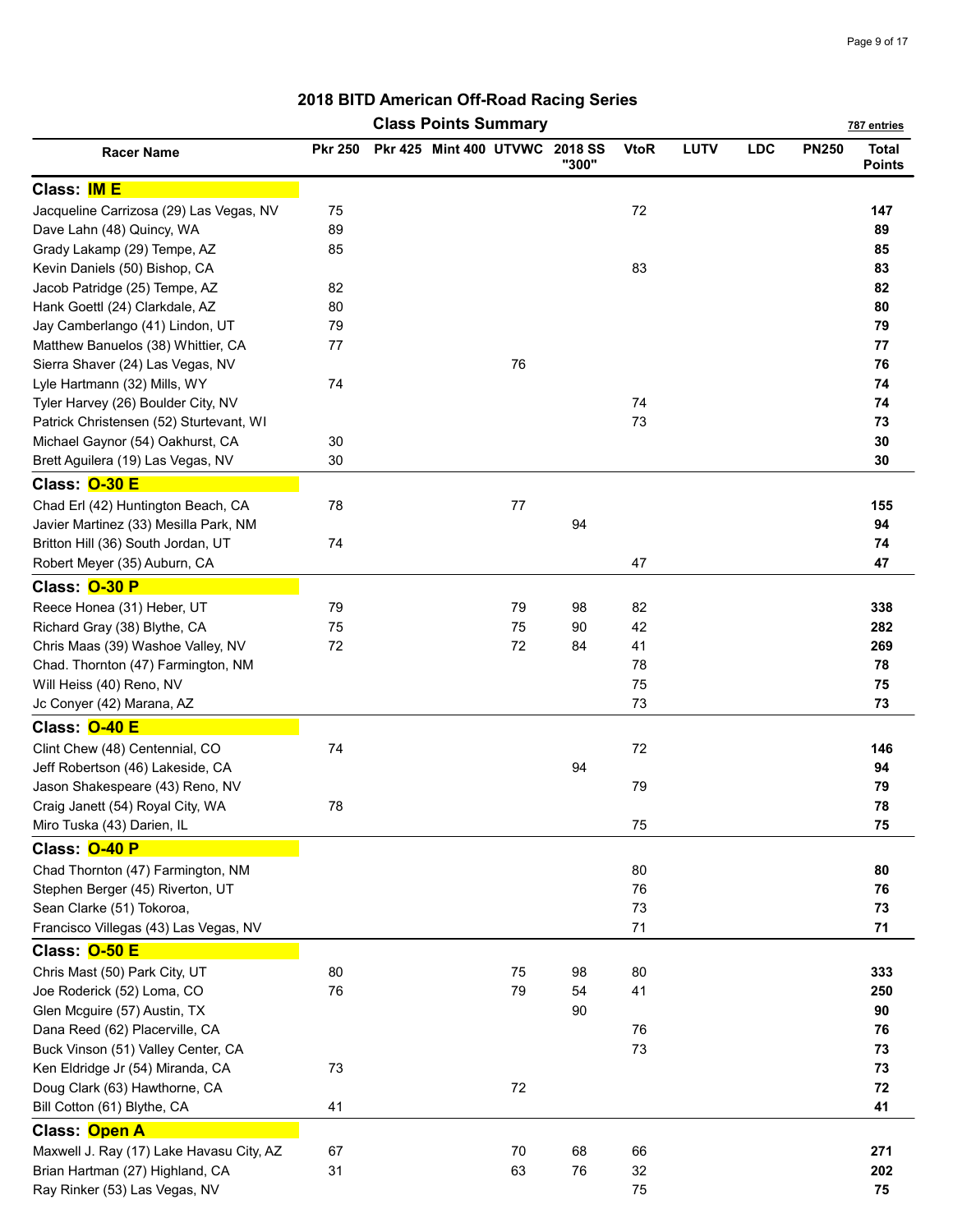|                                           |                | <b>Class Points Summary</b>    |    |       |             |      |            |              | 787 entries                   |
|-------------------------------------------|----------------|--------------------------------|----|-------|-------------|------|------------|--------------|-------------------------------|
| <b>Racer Name</b>                         | <b>Pkr 250</b> | Pkr 425 Mint 400 UTVWC 2018 SS |    | "300" | <b>VtoR</b> | LUTV | <b>LDC</b> | <b>PN250</b> | <b>Total</b><br><b>Points</b> |
| Class: Open A                             |                |                                |    |       |             |      |            |              |                               |
| Sam Wasson (23) Quincy, WA                | 71             |                                |    |       |             |      |            |              | 71                            |
| Treston Southwick (23) Las Vegas, NV      |                |                                |    |       | 71          |      |            |              | 71                            |
| Anthony Monachelli (19) Fernley, NV       |                |                                |    |       | 68          |      |            |              | 68                            |
| William Coffey lii (60) Gilbert, AZ       |                |                                | 66 |       |             |      |            |              | 66                            |
| Tatum Jesson (29) Livingston, MT          |                |                                |    |       | 65          |      |            |              | 65                            |
| Slade Robinson (49) Bosgue, NM            | 64             |                                |    |       |             |      |            |              | 64                            |
| Ramon Cespedes (48) Petaluma, CA          |                |                                |    |       | 64          |      |            |              | 64                            |
| Bob Deane (55) Temecula, CA               |                |                                | 61 |       |             |      |            |              | 61                            |
| Chris M Lange (41) Sabta Maria, CA        |                |                                |    |       | 33          |      |            |              | 33                            |
| Chasen Gaunt (22) Torrance, CA            | 32             |                                |    |       |             |      |            |              | 32                            |
| Mike Ferra (31) Lake Elsinore, CA         |                |                                |    |       | 31          |      |            |              | 31                            |
| Class: Open E                             |                |                                |    |       |             |      |            |              |                               |
| Ryan Parriera (18) Las Vegas, NV          | 83             |                                | 82 | 112   | 90          |      |            |              | 367                           |
| Ben Sikora (32) Lakeside, CA              | 77             |                                | 75 | 94    | 78          |      |            |              | 324                           |
| Colton Scudder (22) Sparks, NV            | 41             |                                | 76 | 92    | 43          |      |            |              | 252                           |
| Nicholas Acosta (30) Phoenix, AZ          | 78             |                                | 62 | 88    |             |      |            |              | 228                           |
| Dennis Rogers (63) La Verne, CA           | 72             |                                |    | 82    | 74          |      |            |              | 228                           |
| Josh Nicotra (29) California City, CA     | 73             |                                | 73 |       | 81          |      |            |              | 227                           |
| Elijah Ware (25) Chino Valley, AZ         | 74             |                                | 41 | 90    |             |      |            |              | 205                           |
| Wyatt Cooper (22) Las Vegas, NV           |                |                                |    | 104   | 42          |      |            |              | 146                           |
| Travis Wells (17) Phoenix, AZ             |                |                                |    | 98    |             |      |            |              | 98                            |
| Trevor Turley (28) Long Beach, CA         | 87             |                                |    |       |             |      |            |              | 87                            |
| Ryan Powell (19) Henderson, NV            |                |                                |    |       | 86          |      |            |              | 86                            |
| Matthew Banuelos (38) Whittier, CA        |                |                                |    | 86    |             |      |            |              | 86                            |
| Ryan Bunderson (27) N Las Vegas, NV       |                |                                |    | 84    |             |      |            |              | 84                            |
| Sean Willitts (19) Sisters, OR            |                |                                |    |       | 83          |      |            |              | 83                            |
| Kyle Pethers (30) Surprise, AZ            | 80             |                                |    |       |             |      |            |              | 80                            |
| Bryan Daniel (58) San Clemente, CA        |                |                                |    |       | 80          |      |            |              | 80                            |
| Tim Fitzpatrick (53) Yerington, NV        |                |                                |    |       | 79          |      |            |              | 79                            |
| Meg Argubright (30) Lake Elsinore, CA     |                |                                |    |       | 77          |      |            |              | ${\bf 77}$                    |
| Harley Letner (35) Irvine, CA             | 76             |                                |    |       |             |      |            |              | 76                            |
| Scott Mcintosh (50) Pembroke Pines, FL    |                |                                |    |       | 76          |      |            |              | 76                            |
| Chad Giguiere (43) Reno, NV               |                |                                |    |       | 75          |      |            |              | 75                            |
| Hyles Hersley (25) Ridgecrest, CA         | 75             |                                |    |       |             |      |            |              | 75                            |
| David Troniak (48) Leduc, AB              |                |                                |    |       | 30          |      |            |              | 30                            |
| Class: Open P                             |                |                                |    |       |             |      |            |              |                               |
| Brody Honea (22) Heber, UT                | 85             |                                | 77 | 106   | 82          |      |            |              | 350                           |
| Eric Kirby (35) Tonopah, AZ               | 82             |                                | 80 | 98    | 75          |      |            |              | 335                           |
| Wyatt Brittner (24) Reno, NV              | 79             |                                | 76 | 92    | 76          |      |            |              | 323                           |
| Parker Steele (24) Boulder City, NV       | 80             |                                | 75 | 86    | 74          |      |            |              | 315                           |
| Ricky Dahlberg (23) Washoe Valley, NV     | 75             |                                | 73 | 88    | 72          |      |            |              | 308                           |
| Alexander Waggoner (23) Kearns, UT        | 71             |                                | 71 | 84    |             |      |            |              | 226                           |
| Danny Cooper (43) Heber, UT               | 78             |                                | 83 | 52    |             |      |            |              | 213                           |
| Jacob Argubright (27) Lake Elsinore, CA   | 72             |                                | 87 |       |             |      |            |              | 159                           |
| Luis Escobedo (26) Henderson, NV          | 76             |                                | 74 |       |             |      |            |              | 150                           |
| Skyler Howes (26) St George, UT           | 89             |                                |    |       | 41          |      |            |              | 130                           |
| Jacob . Argubright (27) Lake Elsinore, CA |                |                                |    |       | 86          |      |            |              | 86                            |
| Shane Esposito (44) Temecula, CA          |                |                                |    |       | 79          |      |            |              | 79                            |
| Bryce Wyatt (24) Las Vegas, NV            |                |                                | 78 |       |             |      |            |              | 78                            |
| Braxtan Gallian (22) Cave Creek, AZ       | $77 \,$        |                                |    |       |             |      |            |              | ${\bf 77}$                    |
| Nic Garvin (24) Irvine, CA                |                |                                |    |       | $77 \,$     |      |            |              | ${\bf 77}$                    |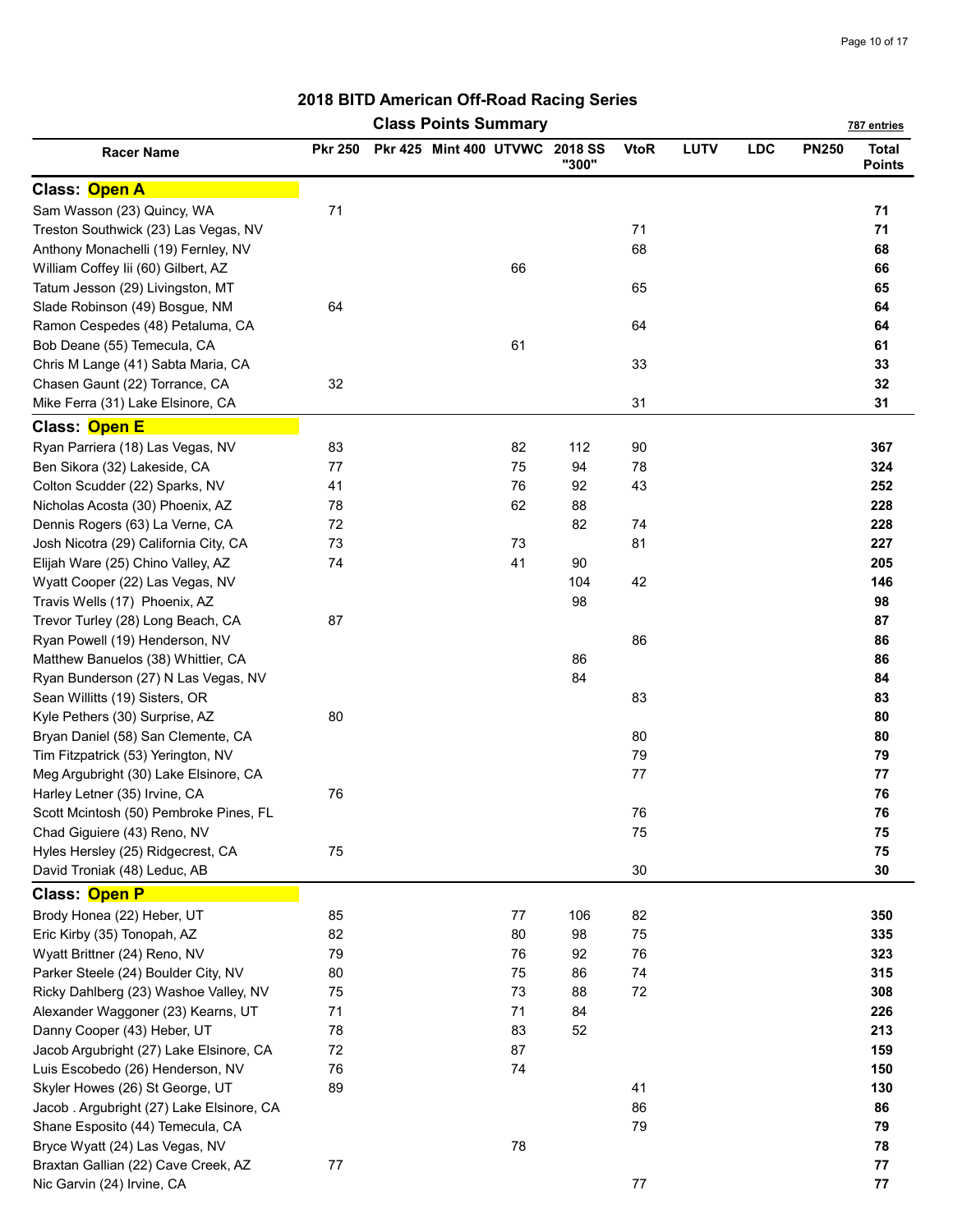|                                                  |                |     | <b>Class Points Summary</b>    |        |       |             |             |            |              | 787 entries                   |
|--------------------------------------------------|----------------|-----|--------------------------------|--------|-------|-------------|-------------|------------|--------------|-------------------------------|
| <b>Racer Name</b>                                | <b>Pkr 250</b> |     | Pkr 425 Mint 400 UTVWC 2018 SS |        | "300" | <b>VtoR</b> | <b>LUTV</b> | <b>LDC</b> | <b>PN250</b> | <b>Total</b><br><b>Points</b> |
| Class: Open P                                    |                |     |                                |        |       |             |             |            |              |                               |
| Sean Spencer (21) Henderson, NV                  | 74             |     |                                |        |       |             |             |            |              | 74                            |
| Jeremy Moorhead (27) Wittmann, AZ                | 73             |     |                                |        |       |             |             |            |              | 73                            |
| Kyle Pethers (30) Surprise, AZ                   |                |     |                                |        |       | 73          |             |            |              | 73                            |
| Wesley Harvel (33) Roy, UT                       |                |     |                                | 72     |       |             |             |            |              | 72                            |
| Class: Quad A                                    |                |     |                                |        |       |             |             |            |              |                               |
| Steve Perry (52) Murry, UT                       |                |     |                                |        |       | 67          |             |            |              | 67                            |
| Kurtis Nielsen (30) Fort Mohave, AZ              |                |     |                                | 67     |       |             |             |            |              | 67                            |
| Class: Quad E                                    |                |     |                                |        |       |             |             |            |              |                               |
| Marc Choquette (54) Pflugerville, TX             | 79             |     |                                | 80     | 84    | 80          |             |            |              | 323                           |
| Paul Engen (41) Las Vegas, NV                    | 72             |     |                                | 73     | 98    | 43          |             |            |              | 286                           |
| Patty Blais (52) Apple Valley, CA                |                |     |                                |        | 90    | 76          |             |            |              | 166                           |
| Scott Viers (46) Las Vegas, NV                   | 75             |     |                                | 71     |       |             |             |            |              | 146                           |
| Johnny Sanders (20) Las Vegas, NV                |                |     |                                | 76     |       |             |             |            |              | 76                            |
| Bill Pierson (56) Cleelum, WA                    |                |     |                                |        |       | 41          |             |            |              | 41                            |
| <b>Class: Quad IM A</b>                          |                |     |                                |        |       |             |             |            |              |                               |
| David Arnold (33) Sparks, NV                     |                |     |                                |        |       | 67          |             |            |              | 67                            |
| Charles E Gambill (51) Cushing, OK               | 67             |     |                                |        |       |             |             |            |              | 67                            |
| Scott Yarber (58) Tijeras, NM                    |                |     |                                | 67     |       |             |             |            |              | 67                            |
| <b>Class: Quad IM E</b>                          |                |     |                                |        |       |             |             |            |              |                               |
| Michael Sluski (49) Amarillo, TX                 | 76             |     |                                | 73     | 84    | 78          |             |            |              | 311                           |
| Gary Jackimowicz (52) San Gabriel, CA            | 80             |     |                                | 76     | 90    |             |             |            |              | 246                           |
| Steven W Carver (51) Alpine, CA                  |                |     |                                |        | 98    |             |             |            |              | 98                            |
| James Denton (53) Rio Rancho, NM                 |                |     |                                | 80     |       |             |             |            |              | 80                            |
| Pete Garcia (55) Ontario, CA                     |                |     |                                |        |       | 74          |             |            |              | 74                            |
| Yoni Kahana (39) Fort St John, BC                | 43             |     |                                | 30     |       |             |             |            |              | 73                            |
| Thomas Reck (46) Las Vegas, NV                   | 41             |     |                                |        |       |             |             |            |              | 41                            |
| Class: Quad P                                    |                |     |                                |        |       |             |             |            |              |                               |
| Erin Simmons (29) Page, AZ                       | 74             |     |                                | 82     | 94    | 81          |             |            |              | 331                           |
| Cody Mitchell (27) Henderson, NV                 | 77             |     |                                | 75     | 102   | 77          |             |            |              | 331                           |
| Don Higbee (50) Casper, WY                       | 72             |     |                                | 71     | 88    | 74          |             |            |              | 305                           |
| Christopher Peatross (26) Stevenson Ranch, CA 71 |                |     |                                | 78     | 54    | $72\,$      |             |            |              | 275                           |
| Josh Row (29) Lakeside, CA                       | 81             |     |                                | $73\,$ | 52    |             |             |            |              | 206                           |
| Gilberto Ramirez Jr (26) Athar, AZ               |                |     |                                | 72     |       |             |             |            |              | 72                            |
| Adam Mcgill (31) Waverly, WV                     |                |     |                                |        |       | 71          |             |            |              | $71$                          |
| <b>Class: Trick Truck</b>                        |                |     |                                |        |       |             |             |            |              |                               |
| Justin Matney (33) Bristol, TN                   |                | 118 | 99                             |        | 140   | 109         |             | 85         | 112          | 663                           |
| Steve Olliges (55) Las Vegas, NV                 |                | 109 | 113                            |        | 120   | 106         |             | 95         | 102          | 645                           |
| Kevin Thompson (45) New Braunfels, TX            |                | 114 | 118                            |        | 118   | 104         |             | 47         | 120          | 621                           |
| Tracy Graf (55) Sylvan Lake, AB                  |                | 113 | 96                             |        | 132   | 108         |             | 100        | 58           | 607                           |
| Corey Howell (41) Famborough, QL                 |                | 111 | 109                            |        | 112   | 87          |             | 87         | 96           | 602                           |
| Tony Smiley (48) Buckeye, AZ                     |                | 112 | 114                            |        | 116   | 105         |             | 94         | 30           | 571                           |
| Shawn Croll (31) Corona, CA                      |                | 101 | 54                             |        | 114   | 103         |             | 86         | 106          | 564                           |
| Jason Voss (32) Cupertino, CA                    |                | 100 | 120                            |        | 104   | 114         |             | 53         | 62           | 553                           |
| Anthony Terzo (32) Irvine, CA                    |                | 105 | 100                            |        |       | 99          |             | 90         | 100          | 494                           |
| Brett Sourapas (22) Rancho Santa Fe, CA          |                | 121 | 116                            |        | 126   | 44          |             | 49         |              | 456                           |
| Justin Lofton (30) Brawley, CA                   |                | 30  | 115                            |        | 64    | 52          |             | 92         | 94           | 447                           |
| Carty Beal (79) Midland, TX                      |                | 96  | 102                            |        | 102   | 88          |             | $30\,$     |              | 418                           |
| Eric Hustead (48) St. George, UT                 |                | 30  | 111                            |        | 108   | 96          |             | 43         |              | 388                           |
| Johnny Angal (53) Mesa, AZ                       |                | 30  | $30\,$                         |        | 122   | 118         |             | 51         |              | 351                           |
| Todd Tuls (49) Columbus, NE                      |                | 102 | 105                            |        | 30    | 94          |             |            |              | 331                           |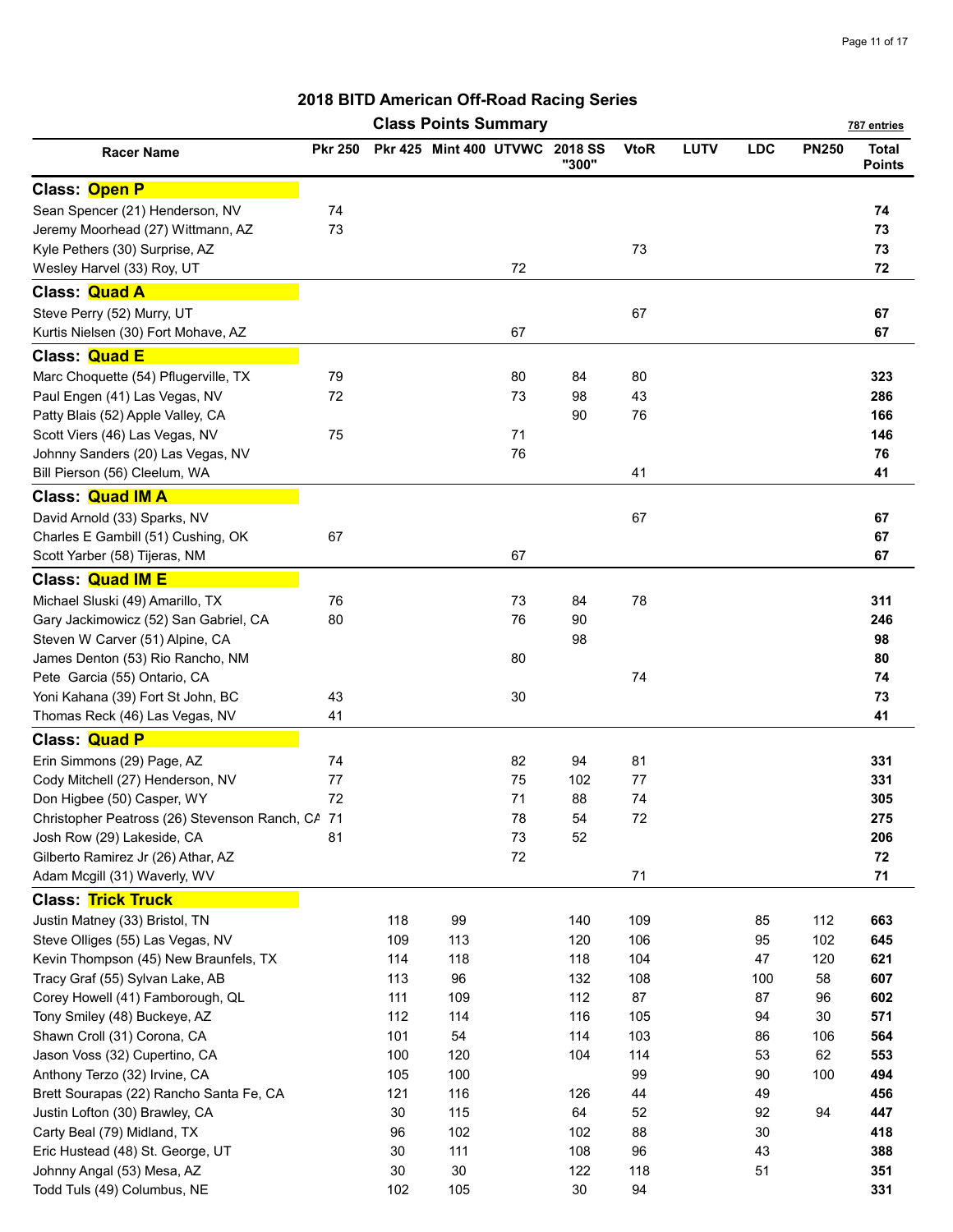|                                             |                |     | <b>Class Points Summary</b>    |       |             |             |            |              | 787 entries                   |
|---------------------------------------------|----------------|-----|--------------------------------|-------|-------------|-------------|------------|--------------|-------------------------------|
| <b>Racer Name</b>                           | <b>Pkr 250</b> |     | Pkr 425 Mint 400 UTVWC 2018 SS | "300" | <b>VtoR</b> | <b>LUTV</b> | <b>LDC</b> | <b>PN250</b> | <b>Total</b><br><b>Points</b> |
| <b>Class: Trick Truck</b>                   |                |     |                                |       |             |             |            |              |                               |
| Adam Householder (33) Yorba Linda, CA       |                | 116 | 104                            | 60    |             |             | 45         |              | 325                           |
| Ryan Poelman (42) Orem, UT                  |                | 103 | 125                            |       |             |             | 97         |              | 325                           |
| Jerry Zaiden (45) Huntington Beach, CA      |                | 30  | 30                             | 110   | 98          |             | 52         |              | 320                           |
| Carl Beal (52) Blackwell, TX                |                | 56  | 97                             | 62    | 48          |             |            |              | 263                           |
| Troy Herbst (52) Huntington Beach, CA       |                | 30  | 121                            |       | 107         |             |            |              | 258                           |
| Jayson Strachan (44) Heber City, UT         |                |     | 61                             | 98    | 92          |             |            |              | 251                           |
| Rob Maccachren (53) Las Vegas, NV           |                | 107 | 57                             |       | 86          |             |            |              | 250                           |
| Taylor Mills (37) Houston, TX               |                | 51  | 103                            | 30    |             |             |            | 54           | 238                           |
| Andy Mcmillin (31) San Diego, CA            |                | 125 |                                |       | 111         |             |            |              | 236                           |
| Richard Armstrong (51) Peace River, AB      |                | 30  | 62                             |       | 42          |             | 91         |              | 225                           |
| Michael Lawrence (30) Banning, CA           |                | 108 | 107                            |       |             |             |            |              | 215                           |
| Todd Pedersen (50) Orem, UT                 |                | 106 |                                |       | 102         |             |            |              | 208                           |
| Frank Napoli (37) Las Vegas, NV             |                |     | 101                            | 106   |             |             |            |              | 207                           |
| Drew Wentz (33) Tucson, AZ                  |                | 53  |                                | 100   |             |             | 54         |              | 207                           |
| Mike Prescott (57) La Canada, CA            |                |     | 108                            |       | 95          |             |            |              | 203                           |
| Bj Baldwin (39) Las Vegas, NV               |                | 61  | 50                             |       | 91          |             |            |              | 202                           |
| Curt Leduc (63) Beaumont, CA                |                |     | 98                             |       | 97          |             |            |              | 195                           |
| Scot Fluharty (52) Scottsdale, AZ           |                | 99  | 95                             |       |             |             |            |              | 194                           |
| Tim Herbst (55) Huntington Beach, CA        |                | 95  | 52                             |       | 47          |             |            |              | 194                           |
| Bryce Menzies (31) Las Vegas, NV            |                |     | 132                            |       | 55          |             |            |              | 187                           |
| Rich Voss (61) Cupertino, CA                |                |     |                                |       |             |             | 89         | 98           | 187                           |
| Cole Potts (19) Scottdale, AZ               |                | 30  | 55                             |       | 53          |             | 48         |              | 186                           |
| Larry Roeseler (61) Imperial, CA            |                | 63  | 122                            |       |             |             |            |              | 185                           |
| Billy Geddes (42) Rockhampton, BC           |                | 104 | 30                             |       |             |             | 50         |              | 184                           |
| Luke Mcmillin (25) El Cajon, CA             |                | 64  | 112                            |       |             |             |            |              | 176                           |
| Jeff Terzo (29) Irvine, CA                  |                |     | $30\,$                         |       | 93          |             | 45         |              | 168                           |
| Craig Potts (47) Scottsdale, AZ             |                | 54  | 110                            |       |             |             |            |              | 164                           |
| Kyle Washington (48) Huntington Beach, CA   |                |     | 117                            |       | 46          |             |            |              | 163                           |
| Corey Keysar (51) Colorado Springs, CO      |                | 98  | 60                             |       |             |             |            |              | 158                           |
| Ross Mattox (31) El Cajon, CA               |                | 110 |                                |       | 45          |             |            |              | 155                           |
| Victor Gruber (58) Newport Beach, CA        |                | 30  | 123                            |       |             |             |            |              | 153                           |
| Chris German (44) Petaluma, CA              |                |     | 51                             |       | 100         |             |            |              | 151                           |
| John Bowers (57) Norco, CA                  |                |     | 94                             | 56    |             |             |            |              | 150                           |
| Larry Trim (57) Mount Vernon, WA            |                |     | 48                             |       | 101         |             |            |              | 149                           |
| Clyde Stacy (73) Bristol, VA                |                | 30  | 56                             |       |             |             |            | 60           | 146                           |
| Carlos Apdaly Lopez (24) Tecate, BC         |                |     | 128                            |       |             |             |            |              | 128                           |
| Billy Wilson (33) Corpus Christi, TX        |                |     | 119                            |       |             |             |            |              | 119                           |
| Steve Sourapas (60) Rancho Santa Fe, CA     |                | 115 |                                |       |             |             |            |              | 115                           |
| Ken Losch (58) Chandler, AZ                 |                | 52  |                                | 58    |             |             |            |              | 110                           |
| Kyle Jergensen (23) Oak Hills, CA           |                |     |                                | 66    | 43          |             |            |              | 109                           |
| Dallas Luttrell (37) Las Vegas, NV          |                |     | 106                            |       |             |             |            |              | 106                           |
| Dave Taylor (44) Page, AZ                   |                | 57  | 49                             |       |             |             |            |              | 106                           |
| Christian Sourapas (22) Rancho Santa Fe, CA |                |     |                                |       |             |             | 104        |              | 104                           |
| Daniel Dailey (40) Cedar City, UT           |                | 97  |                                |       |             |             |            |              | 97                            |
| Kevin Allen (52) Midland, TX                |                |     |                                |       |             |             | 93         |              | 93                            |
| Luke Johnson (26) Murrieta, CA              |                |     |                                |       | 90          |             |            |              | 90                            |
| Tim Willson (21) Boulder City, NV           |                |     |                                |       | 89          |             |            |              | 89                            |
| Doug Anderson (60) Parma, ID                |                |     |                                |       |             |             | 88         |              | 88                            |
| Juan Carlos Lopez (44) Tecate, BC           |                | 30  | 47                             |       |             |             |            |              | 77                            |
| Joe Miller (31) Wildomar, CA                |                |     | $30\,$                         |       |             |             | 46         |              | 76                            |
| Jesse Jones (52) Phoenix, AZ                |                |     | 63                             |       |             |             |            |              | 63                            |
| Dan Mcmillin (31) El Cajon, CA              |                | 62  |                                |       |             |             |            |              | 62                            |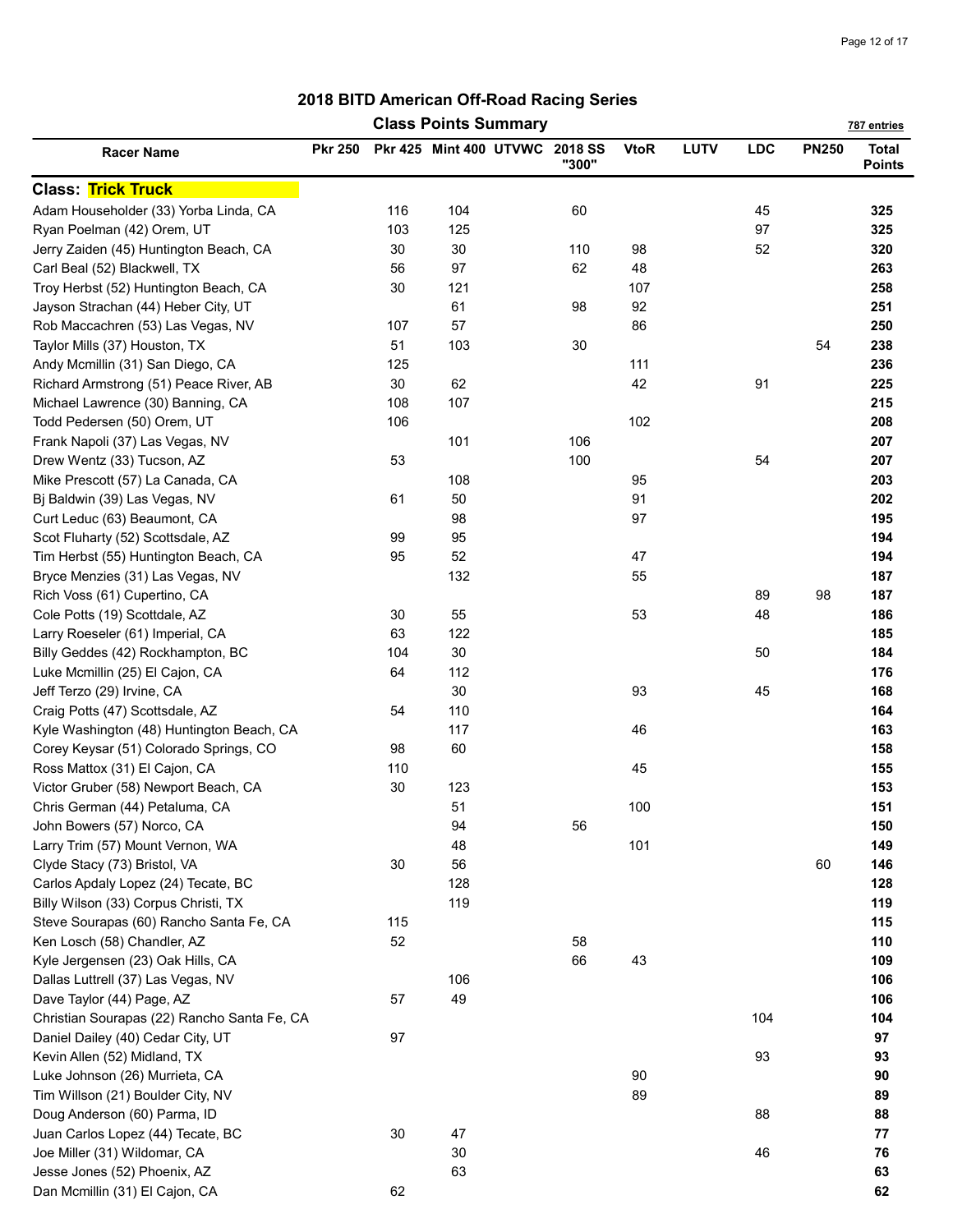| <b>Class Points Summary</b><br>787 entries |                |    |                                |     |       |             |      |            |              |                               |
|--------------------------------------------|----------------|----|--------------------------------|-----|-------|-------------|------|------------|--------------|-------------------------------|
| <b>Racer Name</b>                          | <b>Pkr 250</b> |    | Pkr 425 Mint 400 UTVWC 2018 SS |     | "300" | <b>VtoR</b> | LUTV | <b>LDC</b> | <b>PN250</b> | <b>Total</b><br><b>Points</b> |
| <b>Class: Trick Truck</b>                  |                |    |                                |     |       |             |      |            |              |                               |
| Sean Provost (35) Woodland, CA             |                | 30 | 30                             |     |       |             |      |            |              | 60                            |
| Derrick Sproule (31) Pincher Creek, AB     |                |    | 59                             |     |       |             |      |            |              | 59                            |
| Aaron Celiceo (46) San Diego, CA           |                |    | 58                             |     |       |             |      |            |              | 58                            |
| Kevin Mcgillivray (60) Agua Dulce, CA      |                |    |                                |     |       |             |      |            | 56           | 56                            |
| Robby Gordon (49) Charlotte, NC            |                | 55 |                                |     |       |             |      |            |              | 55                            |
| Russell Buehler (59) Kansas City, MO       |                |    |                                |     |       | 54          |      |            |              | 54                            |
| Eric Hardin (36) Irvine, CA                |                |    | 53                             |     |       |             |      |            |              | 53                            |
| Mike Walser (51) Comfort, TX               |                |    |                                |     |       | 51          |      |            |              | 51                            |
| Chase Laven (31) Corpus Christi, TX        |                |    |                                |     |       | 50          |      |            |              | 50                            |
| Michael Duenas (51) Acton, CA              |                |    |                                |     |       | 49          |      |            |              | 49                            |
| Brandon Arthur (22) Ramona, CA             |                |    |                                |     |       |             |      | 44         |              | 44                            |
| Jerry Lee Wood (61) Reno, NV               |                |    |                                |     |       | 30          |      |            |              | 30                            |
| Rolf Helland (59) Morris, IL               |                | 30 |                                |     |       |             |      |            |              | 30                            |
| Jason Ruane (38) Lancaster, CA             |                | 30 |                                |     |       |             |      |            |              | 30                            |
| Class: UTV P                               |                |    |                                |     |       |             |      |            |              |                               |
| Kaden Wells (20) Saint George, UT          | 120            |    | 108                            | 115 | 124   | 107         | 96   |            | 120          | 790                           |
| Mike Deley (39) Meifee, CA                 | 110            |    | 115                            | 118 | 116   | 104         | 90   |            | 128          | 781                           |
| Sam Chournos (15) St George, UT            | 108            |    | 99                             | 110 | 118   | 105         | 89   |            | 106          | 735                           |
| Madeline Wedeking (17) Temecula, CA        | 107            |    | 105                            | 113 | 92    | 98          | 92   |            | 110          | 717                           |
| Josh Blalock (38) Colorado Springs, CO     | 96             |    | 109                            | 104 | 100   | 103         | 84   |            | 100          | 696                           |
| Ryan Mcintire (37) Rockwall, TX            | 62             |    | 93                             | 108 | 108   | 93          | 88   |            | 114          | 666                           |
| Seth Quintero (16) San Marcos, CA          |                |    | 120                            | 58  | 120   | 110         | 99   |            | 98           | 605                           |
| Kirk Harkey (50) Perris, CA                | 93             |    | 90                             | 99  | 90    | 97          | 46   |            | 90           | 605                           |
| Josh Herzing (31) Cypress, TX              | 105            |    | 110                            | 98  | 88    | 90          | 44   |            | 56           | 591                           |
| Cody Nygren (34) Farmington, NM            | 109            |    | 114                            | 96  | 130   | 55          | 83   |            |              | 587                           |
| Robert Vanbeekum (46) Queen Creek, AZ      | 103            |    | 95                             | 97  | 52    | 50          | 106  |            | 52           | 555                           |
| Dominick Gaglione (39) Henderson, NV       | 99             |    | 101                            | 95  | 96    | 95          | 48   |            |              | 534                           |
| Joe Bolton (61) Corona, CA                 | 106            |    | 102                            | 46  | 104   | 30          | 47   |            | 94           | 529                           |
| Art Andersen (47) Las Vegas, NV            |                |    | 100                            | 91  | 102   | 47          | 82   |            | 58           | 480                           |
| Larry Sobolewski (41) Redlands, CA         | 59             |    | 111                            | 49  | 86    | 56          |      |            | 104          | 465                           |
| Jonathan Mcvay (43) San Tan Valley, AZ     | 56             |    | 48                             | 107 | 110   | 99          | 43   |            |              | 463                           |
| Broc Smith (31) East Rochester, OH         | 30             |    | 52                             | 43  | 138   | 94          | 93   |            |              | 450                           |
| Dean Wheeler Jr (19) Phoenix, AZ           | 116            |    | 88                             | 47  | 94    | 101         |      |            |              | 446                           |
| George Felix (61) Houston, TX              | 30             |    | 50                             | 106 | 106   | 45          |      |            | 108          | 445                           |
| Ray Bulloch (37) Cedar City, UT            | 30             |    | 103                            |     |       | 114         | 41   |            | 102          | 390                           |
| Andrei Isac (40) Las Vegas, NV             | 98             |    | 89                             | 48  |       | 92          | 49   |            |              | 376                           |
| Gunner Savage (24) Dewey, AZ               | 113            |    | 47                             | 44  |       | 51          | 97   |            |              | 352                           |
| Derek Holland (37) Yorba Linda, CA         | 57             |    | 113                            | 60  | 114   |             |      |            |              | 344                           |
| Bret Ward (59) Scottsdale, AZ              |                |    | 91                             |     |       | 46          | 87   |            | 96           | 320                           |
| Jeremiah Staggs (36) Apple Valley, CA      | 111            |    | 94                             | 102 |       |             |      |            |              | 307                           |
| Darwin Hansen (47) Glendale, AZ            | 60             |    | 86                             | 54  | 54    |             | 45   |            |              | 299                           |
| Michael Mamelli Jr. (46) Costa Mesa, CA    |                |    | 87                             | 103 | 98    |             |      |            |              | 288                           |
| Dodge Poelman (18) Orem, UT                | 30             |    | 124                            | 125 |       |             |      |            |              | 279                           |
| Bruce Chaplin (58) Othello, WA             | 104            |    | 30                             |     |       | 54          | 85   |            |              | 273                           |
| Andrew S Benrud (19) Las Vegas, NV         | 100            |    | 30                             | 109 |       | 30          |      |            |              | 269                           |
| Corry Weller (47) Chandler, AZ             | 52             |    |                                | 112 |       | 102         |      |            |              | 266                           |
| Greg Row (55) Alpine, CA                   | 102            |    | 104                            | 57  |       |             |      |            |              | 263                           |
| Kolton Hustead (19) St George, UT          |                |    |                                |     | 112   | 53          | 91   |            |              | 256                           |
| Steve Ryckebosch (59) Reno, NV             | 97             |    | 49                             | 93  |       |             |      |            |              | 239                           |
| Bradley Howe (32) Lake Hughes, CA          |                |    | 112                            | 114 |       |             |      |            |              | 226                           |
| Joe Loomis (37) Dawson Creek, BC           |                |    | 106                            | 116 |       |             |      |            |              | 222                           |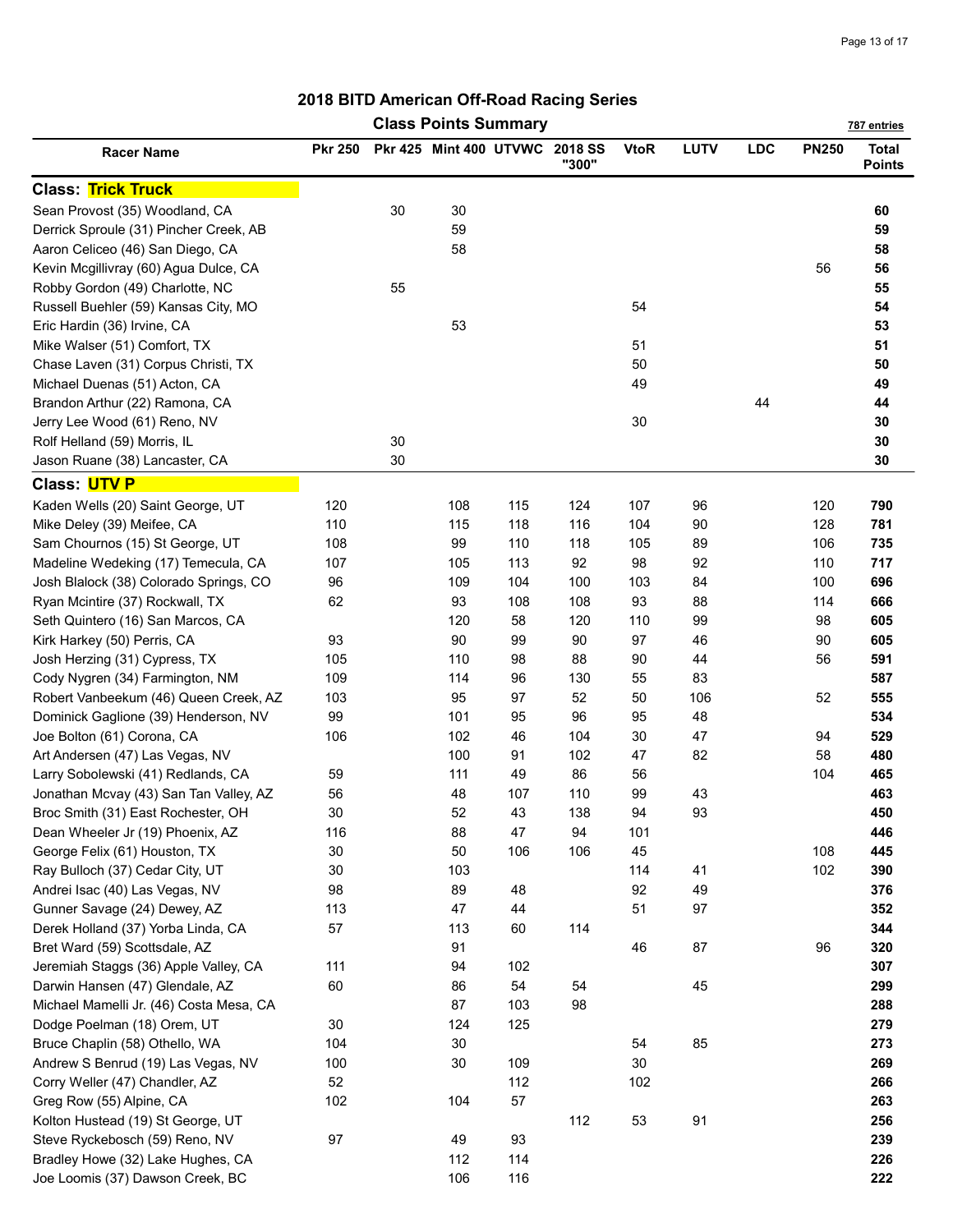| <b>Class Points Summary</b><br>787 entries |                |  |                                |     |       |             |      |            |              |                               |
|--------------------------------------------|----------------|--|--------------------------------|-----|-------|-------------|------|------------|--------------|-------------------------------|
| <b>Racer Name</b>                          | <b>Pkr 250</b> |  | Pkr 425 Mint 400 UTVWC 2018 SS |     | "300" | <b>VtoR</b> | LUTV | <b>LDC</b> | <b>PN250</b> | <b>Total</b><br><b>Points</b> |
| Class: UTV P                               |                |  |                                |     |       |             |      |            |              |                               |
| Adrian Orellana (34) Jamul, CA             |                |  | 107                            | 105 |       |             |      |            |              | 212                           |
| Kristen Matlock (38) Alpine, CA            | 30             |  | 117                            |     |       | 57          |      |            |              | 204                           |
| Oscar Gonzalez (32) Carson, CA             | 58             |  |                                | 45  |       | 96          |      |            |              | 199                           |
| Andrew Gorman (51) Bell Canyon, CA         | 101            |  |                                | 53  |       |             | 42   |            |              | 196                           |
| Trevor Beurrier (16) Lake Havasu, AZ       | 95             |  |                                | 92  |       |             |      |            |              | 187                           |
| John Estrada (54) St Charles, IA           | 30             |  | 96                             | 56  |       |             |      |            |              | 182                           |
| Scott Webster (51) Brawley, CA             | 30             |  | 55                             | 94  |       |             |      |            |              | 179                           |
| Bill Hermant (65) Sparks, NV               |                |  |                                |     |       |             | 81   |            | 92           | 173                           |
| Paul Hodge (45) Sisters, OR                | 53             |  |                                |     |       | 59          | 50   |            |              | 162                           |
| Paul Champion (46) Phoenix, AZ             | 30             |  | 98                             |     |       |             |      |            |              | 128                           |
| Jeff Obering (56) Cedar City, UT           |                |  |                                | 121 |       |             |      |            |              | 121                           |
| Ryan. Poelman (42) Orem, UT                |                |  | 53                             | 59  |       |             |      |            |              | 112                           |
| Josh Wakeland (27) La Mesa, CA             |                |  |                                | 111 |       |             |      |            |              | 111                           |
| Aspen Chournos (22) St George, UT          | 55             |  | 54                             |     |       |             |      |            |              | 109                           |
| Chris Yelton (55) Charlotte, NC            |                |  |                                | 51  |       |             |      |            | 54           | 105                           |
| Macy Poelman (14) Orem, UT                 |                |  |                                |     |       |             | 102  |            |              | 102                           |
| Alex Posgate (33) Anchorage, AK            |                |  |                                | 101 |       |             |      |            |              | 101                           |
| Nick Hooey (36) Glendale, AZ               |                |  |                                |     |       | 100         |      |            |              | 100                           |
| Devin Sullivan (42) Phoenix, AZ            |                |  |                                | 100 |       |             |      |            |              | 100                           |
| Cameron Chin (39) Las Vegas, NV            |                |  | 97                             |     |       |             |      |            |              | 97                            |
| Greg Uffens (54) Tracy, CA                 |                |  |                                |     |       |             | 95   |            |              | 95                            |
| Glenn Scherer (57) Asbury, NJ              |                |  |                                |     |       |             | 94   |            |              | 94                            |
| Randy Blume (48) Phoenix, AZ               | 94             |  |                                |     |       |             |      |            |              | 94                            |
| Jimmy Moore (46) Silver Springs, NV        |                |  |                                | 50  |       | 44          |      |            |              | 94                            |
| Dean Acton (58) Scotch Creek,              |                |  | 92                             |     |       |             |      |            |              | 92                            |
| Russ Tuck (49) Redondo Beach, CA           |                |  |                                |     |       | 91          |      |            |              | 91                            |
| Phillip Luce (36) Houston, TX              |                |  |                                |     |       |             | 86   |            |              | 86                            |
| Dan Fresh (51) San Juan Capistrano, CA     | 30             |  |                                |     |       | 52          |      |            |              | 82                            |
| Drew Schultz (32) Scandia, MN              |                |  | 46                             | 30  |       |             |      |            |              | 76                            |
| Freddy Cardenas (39) Riverside, CA         | 61             |  |                                |     |       |             |      |            |              | 61                            |
| Dan Gorman (41) Sacramento, CA             | 30             |  | 30                             |     |       |             |      |            |              | 60                            |
| Richard Mertens (63) Tempe, AZ             | 30             |  | $30\,$                         |     |       |             |      |            |              | 60                            |
| Austin Bolton (23) Corona, CA              |                |  |                                |     |       | 58          |      |            |              | 58                            |
| Daniel . Parker (40) Gilbert, AZ           |                |  |                                | 55  |       |             |      |            |              | 55                            |
| Zack Sharp (30) Casade-fairwood, WA        | 54             |  |                                |     |       |             |      |            |              | 54                            |
| Jd. Marsh (34) Menifee, CA                 |                |  |                                | 52  |       |             |      |            |              | 52                            |
| Erik Goulish (32) Peoria, AZ               |                |  | 51                             |     |       |             |      |            |              | 51                            |
| Matthew Mishko (40) Tucson, AZ             |                |  |                                |     |       | 49          |      |            |              | 49                            |
| Jesse Gage (39) Lancaster, CA              |                |  |                                |     |       | 48          |      |            |              | 48                            |
| Tim Hall (29) Hawthorne, NV                |                |  |                                |     |       | 43          |      |            |              | 43                            |
| Kasey Lopez (23) Amarillo, TX              |                |  | $30\,$                         |     |       |             |      |            |              | 30                            |
| Scott Davis (40) Moreno Valley, CA         |                |  |                                | 30  |       |             |      |            |              | 30                            |
|                                            |                |  |                                |     |       |             |      |            |              |                               |
| <b>Class: UTV Turbo</b>                    |                |  |                                |     |       |             |      |            |              |                               |
| Phil Blurton (32) Loomis, CA               | 95             |  | 138                            | 134 | 156   | 132         | 118  |            | 154          | 927                           |
| Jacob Carver (27) Prescott Valley, AZ      | 107            |  | 128                            | 125 | 134   | 128         | 107  |            | 134          | 863                           |
| Branden Sims (32) Prescott Valley, AZ      | 119            |  | 123                            | 111 | 150   | 122         | 111  |            | 124          | 860                           |
| Dustin Jones (33) Bossier City, LA         | 117            |  | 115                            | 127 | 116   | 125         | 95   |            | 140          | 835                           |
| Justin Lambert (43) Bakersfield, CA        | 93             |  | 142                            | 104 | 144   | 102         | 114  |            | 120          | 819                           |
| Jason Murray (36) Santa Ana, CA            | 118            |  | 132                            | 122 | 140   | 49          | 109  |            | 128          | 798                           |
| Brandon Schueler (29) Phoenix, AZ          | 128            |  | 114                            | 118 | 132   | 121         | 53   |            | 122          | 788                           |
| Mitch Guthrie Jr. (22) Glendora, CA        | 106            |  | 131                            | 93  | 108   | 109         | 103  |            | 136          | 786                           |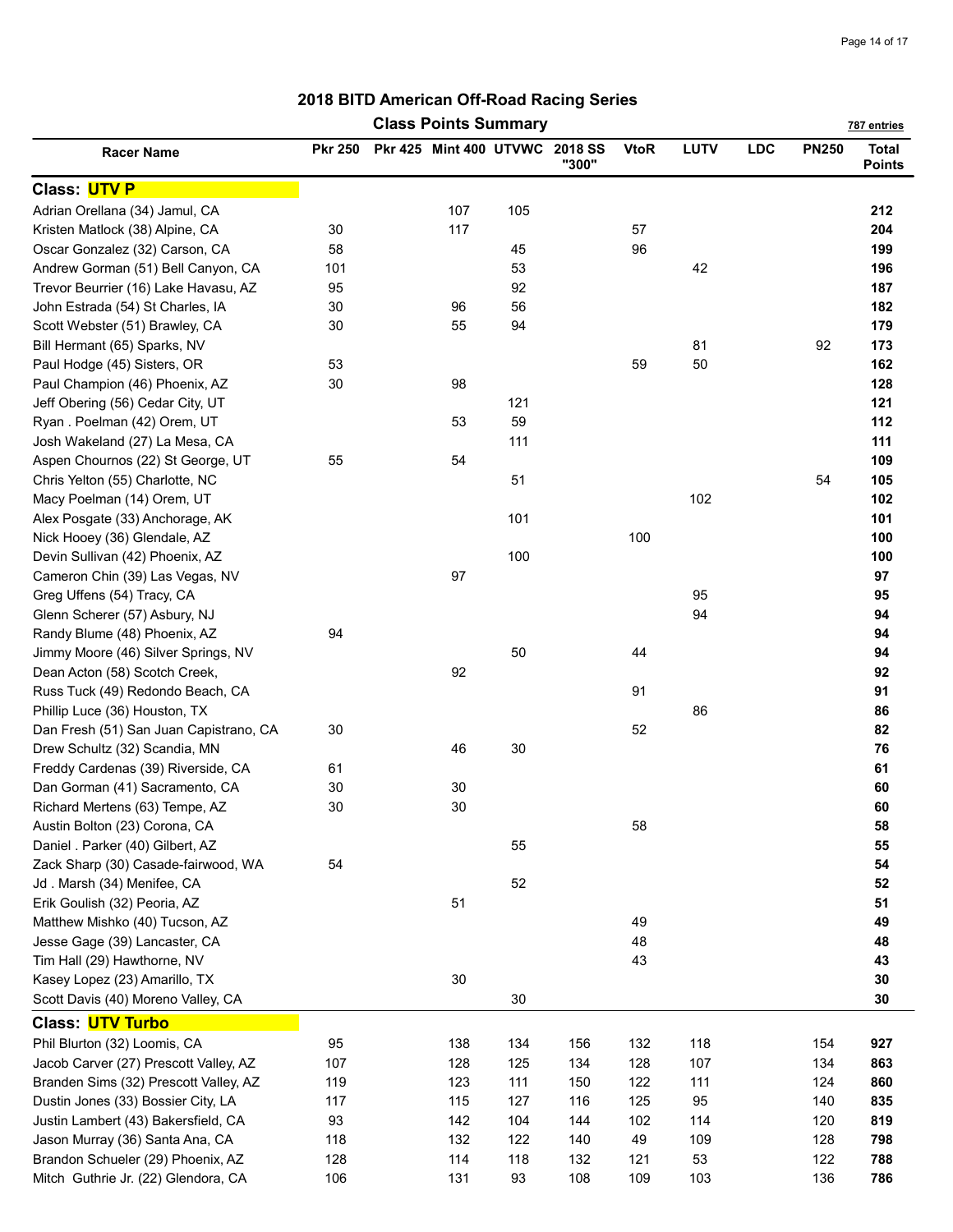| <b>Class Points Summary</b><br>787 entries  |                |  |                                |     |       |             |             |            |              |                               |
|---------------------------------------------|----------------|--|--------------------------------|-----|-------|-------------|-------------|------------|--------------|-------------------------------|
| <b>Racer Name</b>                           | <b>Pkr 250</b> |  | Pkr 425 Mint 400 UTVWC 2018 SS |     | "300" | <b>VtoR</b> | <b>LUTV</b> | <b>LDC</b> | <b>PN250</b> | <b>Total</b><br><b>Points</b> |
| <b>Class: UTV Turbo</b>                     |                |  |                                |     |       |             |             |            |              |                               |
| Logan Gastel (33) Highland, CA              | 121            |  | 118                            | 102 | 164   | 103         | 47          |            | 130          | 785                           |
| Randy Romo (44) Henderson, NV               | 111            |  | 109                            | 116 | 142   | 89          | 101         |            | 112          | 780                           |
| John Melvin Jr (46) Queen Creek, AZ         | 104            |  | 124                            | 120 | 126   | 98          | 94          |            | 110          | 776                           |
| Nate Hale (30) Draper, UT                   | 109            |  | 103                            | 114 | 118   | 90          | 106         |            | 132          | 772                           |
| Keenan Rogerson (31) Bakersfield, CA        | 114            |  | 58                             | 113 | 124   | 117         | 91          |            | 114          | 731                           |
| Ryan Piplic (36) Las Vegas, NV              | 112            |  | 100                            | 52  | 138   | 123         | 104         |            | 52           | 681                           |
| Russell Griffin (48) Houston, MS            | 100            |  | 57                             | 108 | 120   | 120         | 102         |            | 62           | 669                           |
| Cory Sappington (53) Peoria, AZ             | 89             |  | 98                             | 106 | 136   | 111         | 30          |            | 98           | 668                           |
| Marc Burnett (47) Jamul, CA                 | 124            |  | 135                            | 105 | 128   | 113         | 56          |            |              | 661                           |
| Mark Atteberry (45) Palm Desert, CA         | 98             |  | 108                            | 119 | 122   | 43          | 46          |            | 102          | 638                           |
| Sven Ellstrom (20) Woodway, WA              | 51             |  | 130                            | 55  | 68    | 57          | 105         |            | 146          | 612                           |
| Pete Libby (40) Bethel, ME                  | 113            |  | 91                             | 54  | 70    | 114         | 97          |            | 66           | 605                           |
| Bernie Gomez (55) Huntsville, AL            | $30\,$         |  | 112                            | 95  | 58    | 91          | 96          |            | 108          | 590                           |
| Dan Fisher (41) Gilbert, AZ                 | 53             |  | 129                            | 99  | 130   | 99          | 54          |            |              | 564                           |
| Katie Vernola (27) San Clemente, CA         | 103            |  | 93                             | 51  | 114   | 105         | 93          |            |              | 559                           |
| Matt Burroughs (50) Norco, CA               | 101            |  | 121                            | 123 | 72    | 42          | 98          |            |              | 557                           |
| Bryce Lamont (37) Okotoks, AB               | 102            |  | 126                            | 89  | 110   | 56          | 52          |            |              | 535                           |
|                                             | 49             |  | 105                            | 100 | 66    | 112         | 100         |            |              | 532                           |
| Craig Scanlon (44) Compton, CA              |                |  |                                |     |       |             |             |            |              |                               |
| Ryan Holz (19) Lynden, WA                   |                |  | 133                            | 130 | 146   | 119         |             |            |              | 528                           |
| Corbin Wells (21) St George, UT             | 46             |  | 53                             | 30  | 112   | 110         | 51          |            | 116          | 518                           |
| Bill Zemak (43) Waxhaw, NC                  | 55             |  | 106                            | 124 | 64    | 48          | 108         |            |              | 505                           |
| Jason Merrell (37) Santa Ana, CA            | 47             |  | 116                            | 53  | 104   | 93          | 89          |            |              | 502                           |
| Paul Wadlington (53) Colorado Springs, CO   | 116            |  | 97                             | 110 | 56    |             | 48          |            | 58           | 485                           |
| Lacrecia Beurrier (49) Lake Havasu City, AZ | 99             |  | 113                            | 98  |       | 51          | 88          |            |              | 449                           |
| Hubert Rowland (36) Lascassas, TN           |                |  |                                | 101 | 106   | 47          | 55          |            | 104          | 413                           |
| Christine G.z. (25) Villa Verde, ES         | 88             |  | 111                            | 117 |       | 46          |             |            |              | 362                           |
| Kristopher Mccoy (36) Lindon, UT            |                |  | 52                             | 107 |       |             | 90          |            | 100          | 349                           |
| Alex Nicholas (28) Hihland Village, TX      | 110            |  | 117                            | 50  |       | 53          |             |            |              | 330                           |
| David Martinez (41) Highland, CA            | 108            |  | 59                             | 44  |       | 45          | 57          |            |              | 313                           |
| Mike Sieg (39) Fort St. John, BC            |                |  | 122                            | 58  |       | 116         |             |            |              | 296                           |
| Tony Riggs (50) Newhall, CA                 | 97             |  | 95                             |     |       | 101         |             |            |              | 293                           |
| Jason Farrell (37) Las Vegas, NV            | 86             |  | 110                            | 97  |       |             |             |            |              | 293                           |
| Austin Weiland (26) El Cajon, CA            |                |  |                                |     |       | 118         | 45          |            | 118          | 281                           |
| Snake Livernash (29) Spanaway, WA           |                |  | 120                            |     |       |             | 99          |            | 60           | 279                           |
| Michael Cafro (49) Fallbrook, CA            | 115            |  | 54                             |     |       | 108         |             |            |              | 277                           |
| Rodney Pyburn (32) Mesa, AZ                 |                |  | 92                             | 91  |       | 92          |             |            |              | 275                           |
| Tyler Walker (33) Happy Valley, OR          | 48             |  | $30\,$                         | 90  | 54    | 52          |             |            |              | 274                           |
| Noah Warren (20) Carlsbad, CA               | 52             |  |                                | 112 | 60    |             | 50          |            |              | 274                           |
| William Long (42) Palmer, AK                |                |  |                                |     |       | 95          | 49          |            | 126          | 270                           |
| Jeremy Velasquez (38) Lubbock, TX           | 30             |  | 90                             | 92  |       |             | 43          |            |              | 255                           |
| Jim Beaver (37) Parker, AZ                  | 30             |  | 50                             | 103 |       | 54          |             |            |              | 237                           |
| Jacob Fielding (30) Corona, CA              | 92             |  | 30                             | 47  |       | 50          |             |            |              | 219                           |
| Michael R Taylor (25) Homeland, CA          |                |  |                                | 109 |       | 104         |             |            |              | 213                           |
| Jesse Combs (43) Yucaipa, CA                | 96             |  |                                |     |       | 115         |             |            |              | 211                           |
| Branden Siebenhaar (31) Gilroy, CA          |                |  | 119                            |     |       |             | 92          |            |              | 211                           |
| Ashley Burton (32) Sandy, UT                |                |  | 49                             | 96  |       | 55          |             |            |              | 200                           |
| Pat O'keefe (42) Martinez, CA               | 91             |  | 102                            |     |       |             |             |            |              | 193                           |
| Corey Crook (18) Wittmann, AZ               | 87             |  | 30                             | 56  |       |             |             |            |              | 173                           |
| Ryan Laidlaw (39) Saratoga Springs, UT      | 105            |  | 55                             |     |       |             |             |            |              | 160                           |
| Lars Leckie (45) Truckee, CA                |                |  |                                |     | 62    | 97          |             |            |              | 159                           |
| Jonmark Richardson (39) Glendale, AZ        |                |  | 51                             | 45  |       | 44          |             |            |              | 140                           |
| Thomas St. Peter (33) Morgan, TX            | 90             |  | 48                             |     |       |             |             |            |              | 138                           |
|                                             |                |  |                                |     |       |             |             |            |              |                               |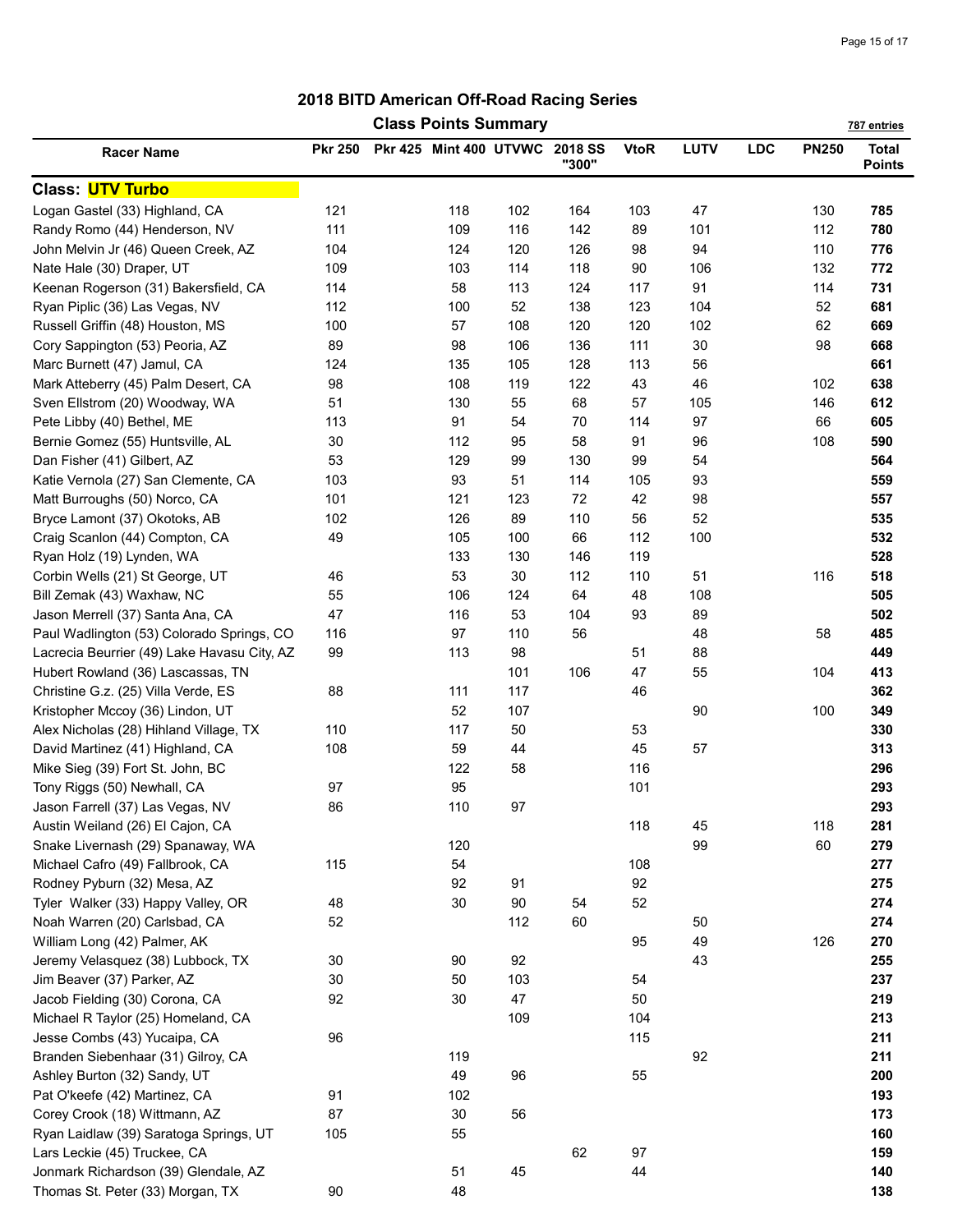| <b>Class Points Summary</b><br>787 entries                       |                |  |                                |          |       |             |      |            |              |                               |
|------------------------------------------------------------------|----------------|--|--------------------------------|----------|-------|-------------|------|------------|--------------|-------------------------------|
| <b>Racer Name</b>                                                | <b>Pkr 250</b> |  | Pkr 425 Mint 400 UTVWC 2018 SS |          | "300" | <b>VtoR</b> | LUTV | <b>LDC</b> | <b>PN250</b> | <b>Total</b><br><b>Points</b> |
| <b>Class: UTV Turbo</b>                                          |                |  |                                |          |       |             |      |            |              |                               |
| Justin Elenburg (41) Mesa, AZ                                    |                |  | 127                            |          |       |             |      |            |              | 127                           |
| Alonso Lopez (44) Murrieta, CA                                   |                |  | 125                            |          |       |             |      |            |              | 125                           |
| John Brannon (53) Los Alamitos, CA                               |                |  |                                |          | 30    | 94          |      |            |              | 124                           |
| Henri P Rouyer (43) La Paz, BC                                   |                |  |                                | 121      |       |             |      |            |              | 121                           |
| Tomas Sallvin (49) Touca Lake, CA                                |                |  |                                | 115      |       |             |      |            |              | 115                           |
| Wayne Matlock (40) Alpine, CA                                    |                |  | 56                             |          |       | 58          |      |            |              | 114                           |
| Jason La Fortune (39) Upland, CA                                 |                |  |                                |          |       | 107         |      |            |              | 107                           |
| Hammond Meredith (38) Huntington Beach, CA                       |                |  | 107                            |          |       |             |      |            |              | 107                           |
| Jonathan. Mcvay (43) San Tan Valley, AZ                          |                |  |                                |          |       |             |      |            | 106          | 106                           |
| Rick Doetsch (57) El Cajon, CA                                   |                |  |                                |          |       | 106         |      |            |              | 106                           |
| Kc Johnson (33) Hurricane, UT                                    |                |  | 104                            |          |       |             |      |            |              | 104                           |
| Pamela Hall (41) Bakersfield, CA                                 |                |  | 101                            |          |       |             |      |            |              | 101                           |
| Josh Meister (40) California City, CA                            |                |  |                                |          |       | 100         |      |            |              | 100                           |
| Jose A Juarez (35) Chula Vista, CA                               |                |  | 99                             |          |       |             |      |            |              | 99                            |
| Daniel Parker (40) Gilbert, AZ                                   |                |  | 96                             |          |       |             |      |            |              | 96                            |
| Eric Aguilera (33) San Diego, CA                                 | 50             |  |                                | 46       |       |             |      |            |              | 96                            |
| Gabriel Henderson (34) River Falls, WI                           |                |  |                                |          |       | 96          |      |            |              | 96                            |
| Paul Brown (35) Glendale, AZ                                     | 94             |  |                                |          |       |             |      |            |              | 94                            |
| Christian Hall (48) Bakersfield, CA                              |                |  |                                | 94       |       |             |      |            |              | 94                            |
| Landon Phillips (34) Littleton, CO                               |                |  | 94                             |          |       |             |      |            |              | 94                            |
| Elias Hanna (36) San Diego, CA                                   |                |  | 30                             |          |       |             | 44   |            |              | 74                            |
| Joe Loomis (37) Dawson Creek, BC                                 |                |  |                                |          |       |             |      |            | 64           | 64                            |
| Kyle Miller (34) Fruita, CO                                      | 30             |  | 30                             |          |       |             |      |            |              | 60                            |
| David Jackson (42) N. Las Vegas, NV                              |                |  |                                | 57       |       |             |      |            |              | 57                            |
| Lance P Martins (33) Rancho Cucamonga, CA                        |                |  |                                |          |       |             |      |            | 56           | 56                            |
| Sierra Romo (18) Henderson, NV                                   |                |  |                                |          |       |             |      |            | 54           | 54                            |
| Shane Redline (42) Amarillo, TX                                  | 54             |  |                                |          |       |             |      |            |              | 54                            |
|                                                                  |                |  |                                |          |       |             |      |            |              |                               |
| Randy Adams (50) Hawthorne, NV<br>Rj Hayes (18) Apple Valley, CA |                |  |                                | 49<br>48 |       |             |      |            |              | 49<br>48                      |
| Daxten . Dotson (48) Thousand Oaks, CA                           |                |  |                                |          |       |             | 42   |            |              | 42                            |
|                                                                  |                |  |                                |          |       | 41          |      |            |              | 41                            |
| Michael . Mamelli Jr (46) Costa Mesa, CA                         |                |  |                                |          |       |             |      |            |              | 30                            |
| Wes Miller (48) Carlsbad, CA                                     |                |  | 30                             |          |       |             |      |            |              |                               |
| Kirk Sutherland (62) Grand Prairie Canyon, AB                    | 30             |  |                                |          |       |             |      |            |              | 30                            |
| Derek Murray (38) Douney, CA                                     |                |  |                                | 30       |       |             |      |            |              | 30                            |
| Cody Currie (32) Corona, CA                                      |                |  | 30                             |          |       |             |      |            |              | 30                            |
| Vanessa Isabelle Lone Tree, CO                                   |                |  |                                | 30       |       |             |      |            |              | 30                            |
| Class: UTV Unl                                                   |                |  |                                |          |       |             |      |            |              |                               |
| Brett Comiskey (51) Rock Hampton,                                | 81             |  | 76                             | 86       | 96    | 76          | 83   |            | 102          | 600                           |
| Michael Isom (47) St. George, UT                                 | 76             |  | 80                             | 82       | 90    | 86          | 74   |            | 94           | 582                           |
| Jeramiah Drew (41) Las Vegas, NV                                 | 43             |  | 83                             | 47       | 30    | 75          | 76   |            | 88           | 442                           |
| Dustin Walker (37) Phoenix, AZ                                   | 78             |  | 77                             |          | 86    |             | 79   |            | 52           | 372                           |
| Bill Whittington (69) Scottsdale, AZ                             | 85             |  | 44                             |          | 104   |             |      |            |              | 233                           |
| Randy Raschein (56) Brownsville, OR                              |                |  | 75                             | 79       |       |             |      |            |              | 154                           |
| Mike Zuendel (64) Telluride, CO                                  |                |  | 78                             |          |       |             | 73   |            |              | 151                           |
| Jaime A Romero Jr. (41) Yuma, AZ                                 | 75             |  |                                | 46       |       | 30          |      |            |              | 151                           |
| Jerry Stutsman (57) Ukiah, CA                                    |                |  |                                | 30       | 54    |             | 42   |            |              | 126                           |
| Rhys Millen (46) Huntington Beach, CA                            |                |  | 87                             |          |       |             |      |            |              | 87                            |
| George Pondella (60) Glendale, CA                                |                |  | 42                             |          |       | 43          |      |            |              | 85                            |
| Josh Shelton (32) Psicewood, TX                                  |                |  |                                |          |       |             |      |            | 84           | 84                            |
| Peter Carr (38) Kenthwurst, NM                                   |                |  |                                |          |       | 82          |      |            |              | 82                            |
| Hans Luenger (53) Cleveland, OH                                  |                |  |                                |          |       | 79          |      |            |              | 79                            |